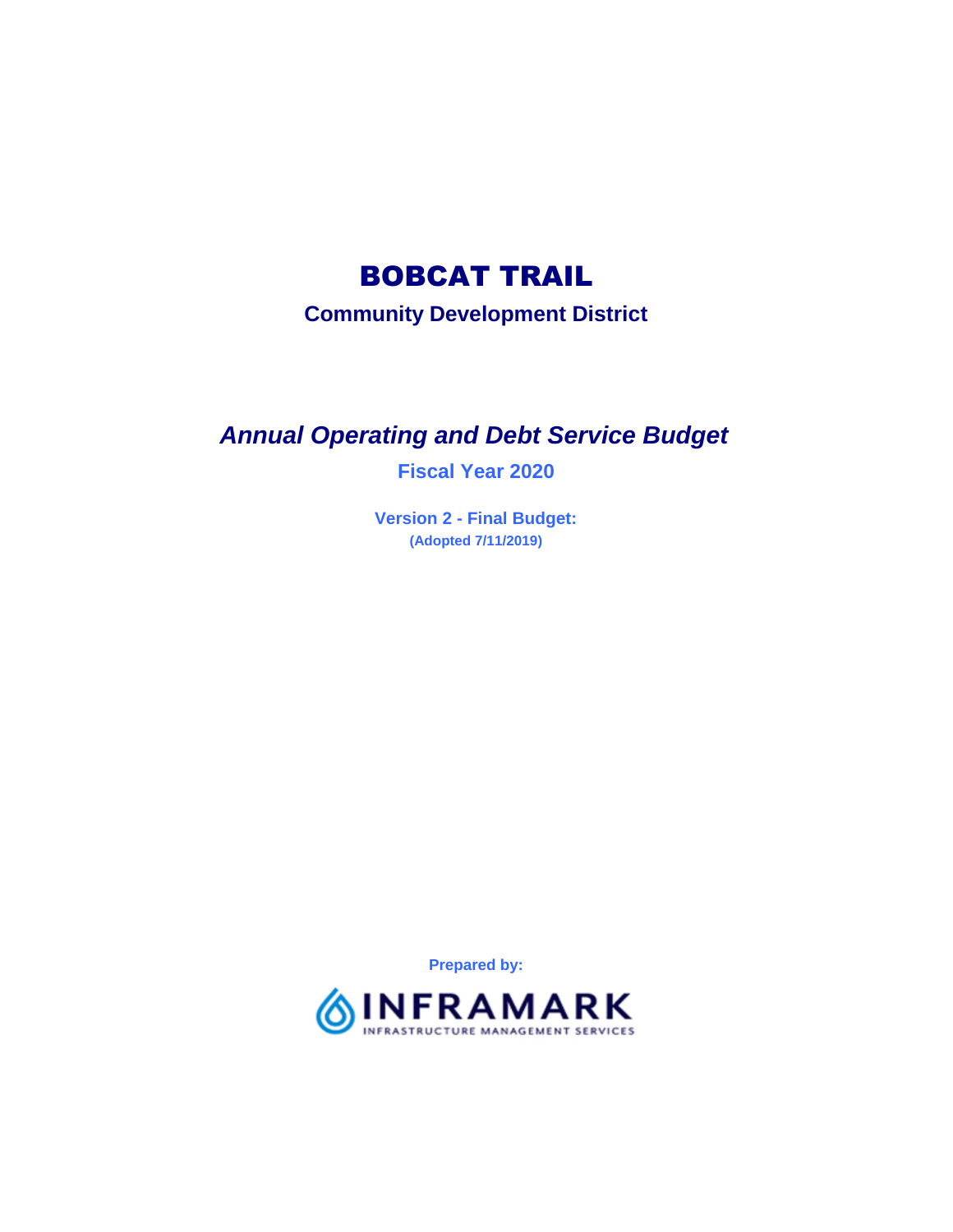## **Table of Contents**

|                                                                | Page #   |
|----------------------------------------------------------------|----------|
| <b>OPERATING BUDGET</b>                                        |          |
| General Fund                                                   |          |
| Summary of Revenues, Expenditures and Changes in Fund Balances | $1 - 3$  |
| <b>Budget Narrative</b>                                        | $4 - 12$ |
| Exhibit A - Allocation of Fund Balances                        | 13       |
|                                                                |          |
| <b>DEBT SERVICE BUDGETS</b>                                    |          |
| Series 2017                                                    |          |
| Summary of Revenues, Expenditures and Changes in Fund Balances | 14       |
|                                                                |          |

| Amortization Schedule   |  |
|-------------------------|--|
| <b>Budget Narrative</b> |  |

## **SUPPORTING BUDGET SCHEDULES**

| 2020-2019 Non-Ad Valorem Assessment Summary |  |
|---------------------------------------------|--|
|                                             |  |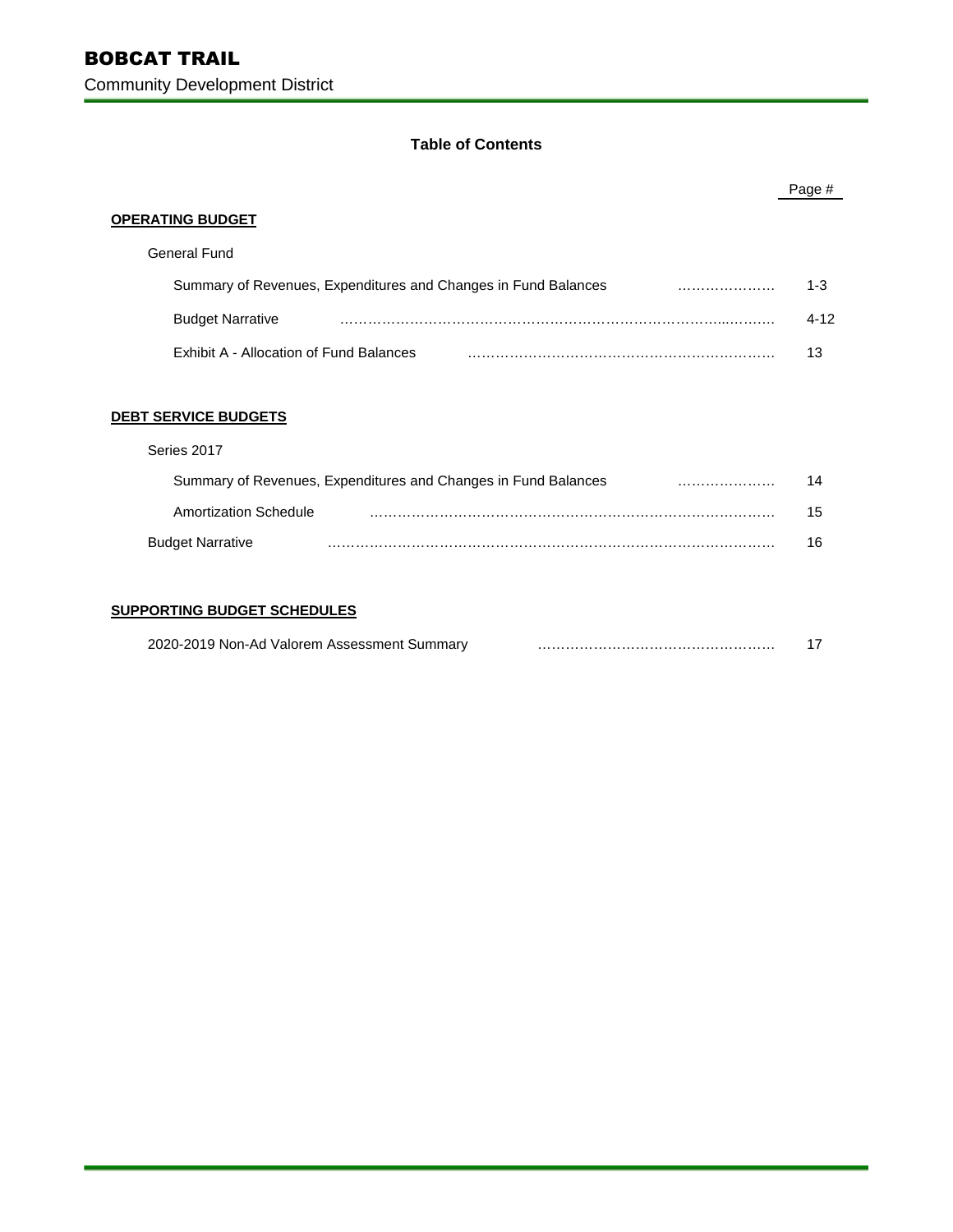# Bobcat Trail

**Community Development District**

**Fiscal Year 2020 Operating Budget**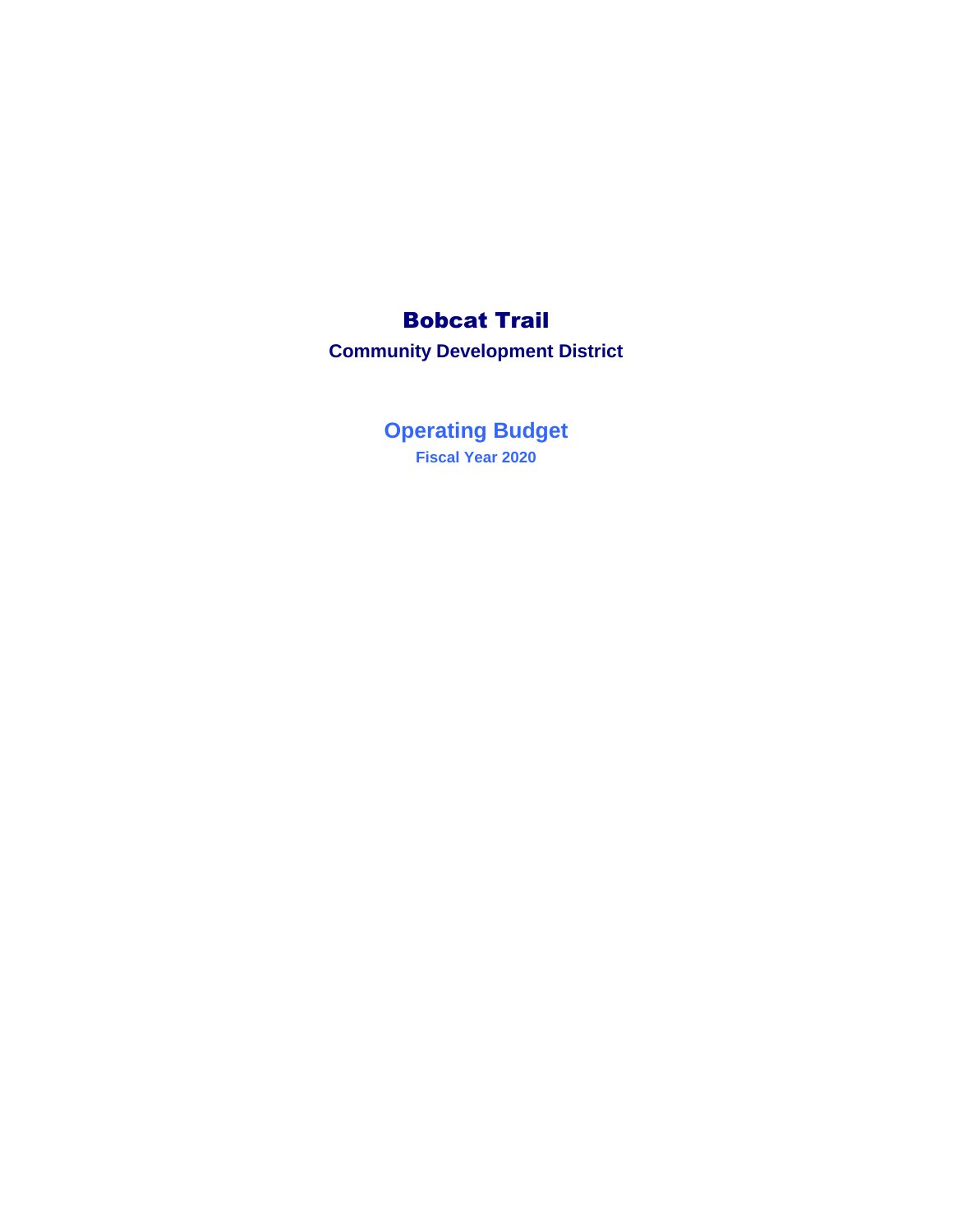|                                          |                          |                          |                          | <b>AMENDED</b>           | <b>ACTUAL</b>  | <b>PROJECTED</b>         | <b>TOTAL</b>                 | <b>ANNUAL</b>            |
|------------------------------------------|--------------------------|--------------------------|--------------------------|--------------------------|----------------|--------------------------|------------------------------|--------------------------|
|                                          | <b>ACTUAL</b>            | <b>ACTUAL</b>            | <b>ACTUAL</b>            | <b>BUDGET</b>            | <b>THRU</b>    | MAY-                     | <b>PROJECTED</b>             | <b>BUDGET</b>            |
| <b>ACCOUNT DESCRIPTION</b>               | FY 2016                  | FY 2017                  | FY 2018                  | FY 2019                  | APR-2019       | <b>SEP-2019</b>          | FY 2019                      | FY 2020                  |
|                                          |                          |                          |                          |                          |                |                          |                              |                          |
| <b>REVENUES</b>                          |                          |                          |                          |                          |                |                          |                              |                          |
| Interest - Investments                   | \$<br>4,445              | \$<br>5,295              | \$<br>5,878              | \$<br>2,649              | \$<br>6,831    | \$<br>4,879              | \$<br>11,710                 | 13,850<br>\$             |
| <b>Special Events</b>                    | 4,184                    | 2,187                    | 150                      | 2,000                    |                | 2,000                    | 2,000                        | 2,000                    |
| Interest - Tax Collector                 | 166                      | 389                      | 917                      | 200                      |                | 200                      | 200                          | 200                      |
| <b>Rents or Royalties</b>                | 190                      | 542                      | 1,201                    | 500                      | 374            | 300                      | 674                          | 500                      |
| Special Assmnts- Tax Collector           | 686,018                  | 686,013                  | 680,532                  | 769,563                  | 715,438        | 54,125                   | 769,563                      | 769,563                  |
| Special Assmnts- Other                   | 98,353                   | 98,353                   | 97,567                   | 110,332                  | 102,572        | 7,760                    | 110,332                      | 110,332                  |
| Special Assmnts- Discounts               | (24, 927)                | (25, 258)                | (26, 498)                | (35, 196)                | (27, 343)      | $\overline{\phantom{a}}$ | (27, 343)                    | (35, 196)                |
| Other Miscellaneous Revenues             | 799                      | 2,469                    | 5,387                    | 2,500                    | 463            | 1,171                    | 1,634                        | 2,500                    |
| Gate Bar Code/Remotes                    | 1,871                    | 1,874                    | 1,915                    | 2,000                    | 1,696          | 1,211                    | 2,907                        | 2,000                    |
| <b>TOTAL REVENUES</b>                    | 771,099                  | 771,864                  | 767,049                  | 854,548                  | 800,031        | 71,647                   | 871,678                      | 865,749                  |
| <b>EXPENDITURES</b>                      |                          |                          |                          |                          |                |                          |                              |                          |
|                                          |                          |                          |                          |                          |                |                          |                              |                          |
| Administrative                           |                          |                          |                          |                          |                |                          |                              |                          |
| P/R-Board of Supervisors                 | 11,000                   | 11,800                   | 12,400                   | 11,400                   | 6,600          | 5,000                    | 11,600                       | 12,000                   |
| <b>FICA Taxes</b>                        | 842                      | 903                      | 1,025                    | 855                      | 428            | 383                      | 811                          | 918                      |
| ProfServ-Engineering                     | 16,120                   | 12,228                   | 11,413                   | 20,000                   | 25,913         | 8,333                    | 34,246                       | 11,000                   |
| ProfServ-Legal Services                  | 45,902                   | 42,405                   | 59,772                   | 25,000                   | 11,540         | 8,243                    | 19,783                       | 20,000                   |
| <b>Auditing Services</b>                 | 3,600                    | 3,546                    | 3,600                    | 3,900                    | 3,700          | $\overline{\phantom{a}}$ | 3,700                        | 3,900                    |
| Insurance - General Liability            | 13,376                   | 12,820                   | 16,730                   | 15,126                   | 14,804         | $\overline{\phantom{a}}$ | 14,804                       | 15,126                   |
| Legal Advertising                        | 815                      | 1,402                    | 4,127                    | 1,000                    | 506            | 603                      | 1,109                        | 1,000                    |
| Miscellaneous Services                   | 1,350                    | 1,939                    | 4,149                    | 1,500                    | 310            | 875                      | 1,185                        | 2,000                    |
| Misc-Assessmnt Collection Cost           | 5,670                    | 5,667                    | 6,000                    | 13,198                   | 11,844         | 1,354                    | 13,198                       | 13,198                   |
| Misc-Contingency                         | 139                      |                          |                          | 1,500                    |                |                          | L.                           |                          |
| Misc-Web Hosting                         | 901                      | 1,228                    | 800                      | 1,900                    | 600            | 700                      | 1,300                        | 1,900                    |
| <b>Annual District Filing Fee</b>        | 175                      | 175                      | 175                      | 175                      | 175            |                          | 175                          | 175                      |
| 1st Quarter Operating Reserves           |                          |                          |                          |                          |                |                          | $\frac{1}{2}$                | 15,521                   |
| Reserves-Legal                           | $\overline{\phantom{m}}$ | 15,000                   | $\overline{a}$           | $\overline{\phantom{a}}$ | $\overline{a}$ | $\overline{\phantom{a}}$ | $\qquad \qquad \blacksquare$ | $\overline{\phantom{a}}$ |
| <b>Total Administrative</b>              | 99,890                   | 109,113                  | 120,191                  | 95,554                   | 76,420         | 25,490                   | 101,910                      | 96,738                   |
| <b>Other General Govt Services</b>       |                          |                          |                          |                          |                |                          |                              |                          |
| ProfServ-Mgmt Consulting Serv            | 49,000                   | 49,980                   | 51,800                   | 51,500                   | 30,042         | 21,458                   | 51,500                       | 51,500                   |
| ProfServ-Special Assessment              | 6,000                    | 6,120                    | 6,000                    | 6,180                    | 6,180          |                          | 6,180                        | 6,180                    |
| ProfServ-E-mail Maintenance              |                          |                          | $\blacksquare$           | 3,200                    | 2,852          | 2,947                    | 5,799                        | 3,700                    |
| Postage and Freight                      | 877                      | 919                      | 1,445                    | 600                      | 317            | 581                      | 898                          | 200                      |
| Printing and Binding                     | 2,190                    | 2,835                    | 6,592                    | 2,000                    | 860            | 2,625                    | 3,485                        | 1,000                    |
| <b>Office Supplies</b>                   | 111                      | 241                      | 552                      | 800                      |                | 467                      | 467                          | 1,500                    |
| <b>Total Other General Govt Services</b> | 58,178                   | 60,095                   | 66,389                   | 64,280                   | 40,251         | 28,078                   | 68,329                       | 64,080                   |
| <b>Physical Environment</b>              |                          |                          |                          |                          |                |                          |                              |                          |
| R&M-Sidewalks                            | 13,970                   | 40,485                   | 16,811                   | 7,500                    | 2,875          | 4,375                    | 7,250                        |                          |
| R&M-Tree Replacement                     | 13,400                   | 66,500                   | $\overline{\phantom{a}}$ | ٠                        |                |                          |                              |                          |
| R&M-Trees                                |                          |                          | 51,563                   | $\overline{\phantom{a}}$ |                | $\overline{\phantom{a}}$ |                              |                          |
| R&M-Pressure Reducing Valve              |                          | 3,439                    | 3,451                    | 1,500                    |                | 2,917                    | 2,917                        |                          |
| R&M-Street/Gutter Repairs                |                          | 7,130                    |                          | 7,500                    |                | 4,375                    | 4,375                        |                          |
| Reserve-Tree Rem./Replacem.              | 350                      | $\overline{\phantom{a}}$ | $\overline{a}$           | $\blacksquare$           |                | $\blacksquare$           | $\overline{\phantom{a}}$     |                          |
| <b>Total Physical Environment</b>        | 27,720                   | 117,554                  | 71,825                   | 16,500                   | 2,875          | 11,667                   | 14,542                       |                          |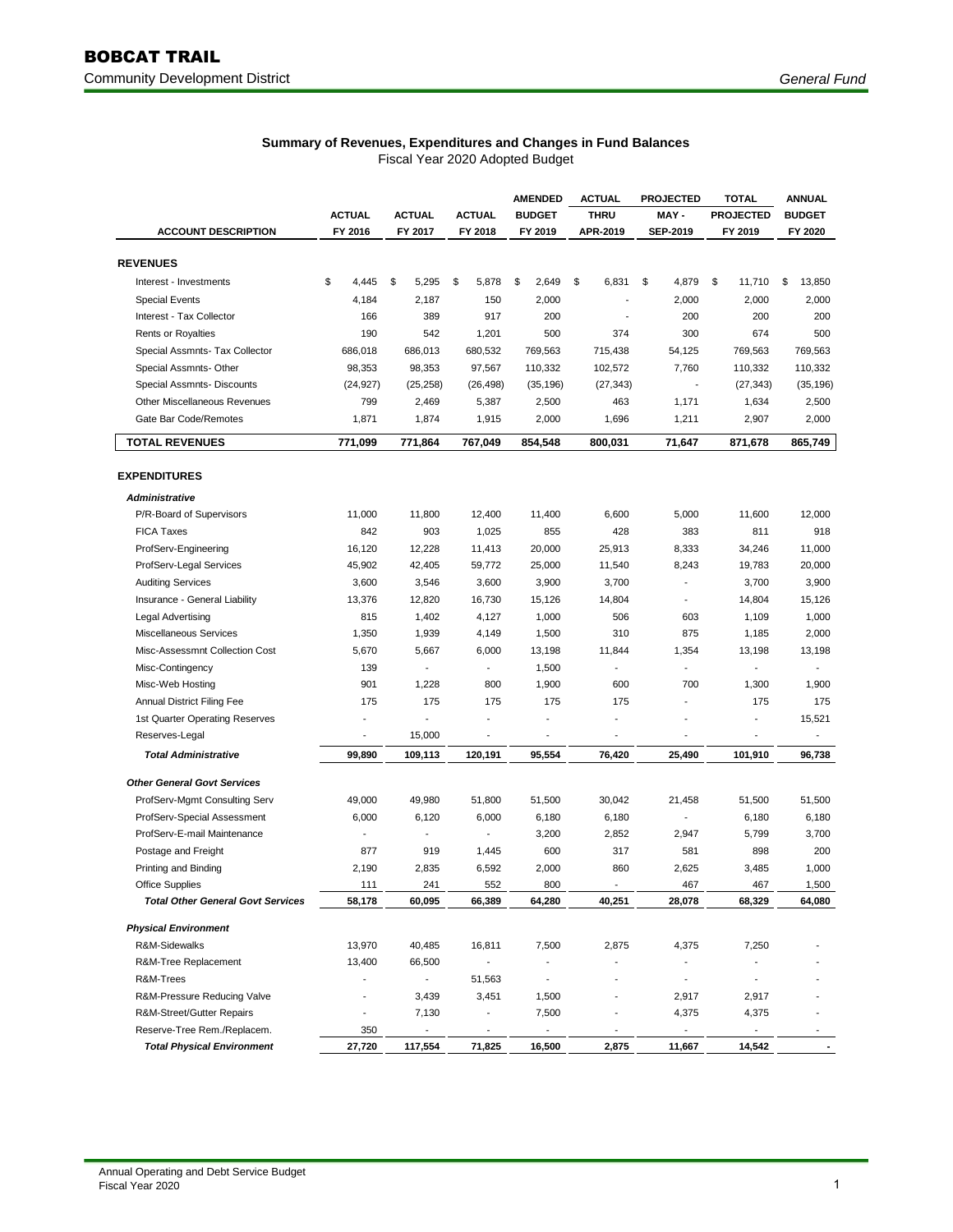|                                             |                                     |                          |                                 | <b>AMENDED</b>                  | <b>ACTUAL</b>            | <b>PROJECTED</b>         | <b>TOTAL</b>             | <b>ANNUAL</b>            |
|---------------------------------------------|-------------------------------------|--------------------------|---------------------------------|---------------------------------|--------------------------|--------------------------|--------------------------|--------------------------|
|                                             | <b>ACTUAL</b>                       | <b>ACTUAL</b>            | <b>ACTUAL</b>                   | <b>BUDGET</b>                   | <b>THRU</b>              | MAY -                    | <b>PROJECTED</b>         | <b>BUDGET</b>            |
| <b>ACCOUNT DESCRIPTION</b>                  | FY 2016                             | FY 2017                  | FY 2018                         | FY 2019                         | APR-2019                 | <b>SEP-2019</b>          | FY 2019                  | FY 2020                  |
|                                             |                                     |                          |                                 |                                 |                          |                          |                          |                          |
| <b>Landscape Services</b>                   | 105,900                             | 105,947                  | 106,500                         | 106,500                         | 62,125                   | 44,375                   | 106,500                  | 106,500                  |
| Contracts-Landscape<br>Contracts-Mulch      | 5,085                               |                          | 7,035                           | 5,000                           | 275                      |                          | 3,918                    | 7,500                    |
|                                             |                                     | 2,750                    |                                 |                                 |                          | 3,643                    |                          |                          |
| Contracts-Trees & Trimming                  | 21,429                              | 22,250                   | 13,415                          | 11,650                          |                          | 11,650                   | 11,650                   | 15,000                   |
| R&M-Irrigation<br>R&M-Landscape Renovations | 12,155                              | 15,247                   | 16,864                          | 37,300                          | 35,512                   | 15,542                   | 51,054                   | 17,500                   |
|                                             | 5,676                               | 1,625                    | 471                             | 40,700                          | 36,419                   | 16,958                   | 53,377                   | 6,000                    |
| R&M-Plant Replacement                       | 1,581                               | 360                      | 187                             | 5,000                           | 1,732                    | 2,083                    | 3,815                    | 6,000                    |
| R&M-Landscape Lighting                      | 2,481                               | 6,170                    | 2,233                           | 9,000                           | 7,335<br>Ĭ.              | ٠<br>$\overline{a}$      | 7,335<br>$\overline{a}$  | 3,000                    |
| R&M-Irrigation Valve                        | 3,674<br>$\overline{\phantom{a}}$   | $\blacksquare$           | $\frac{1}{2}$                   | $\overline{\phantom{a}}$        | $\overline{\phantom{a}}$ |                          |                          | $\overline{\phantom{a}}$ |
| Misc-Holiday Lighting                       |                                     | 1,977                    | 470<br>$\overline{\phantom{a}}$ | 750<br>$\overline{\phantom{a}}$ | L                        | 313<br>٠                 | 313<br>٠                 | 500<br>$\blacksquare$    |
| Reserve - Irrigation/Landscape              | $\overline{\phantom{a}}$<br>157,981 | 43,800<br>200,126        | 147,175                         | 215,900                         | 143,398                  | 94,563                   | 237,961                  | 162,000                  |
| <b>Total Landscape Services</b>             |                                     |                          |                                 |                                 |                          |                          |                          |                          |
| <b>Utilities</b>                            |                                     |                          |                                 |                                 |                          |                          |                          |                          |
| Contracts-LED Lighting                      |                                     |                          | $\overline{a}$                  | 11,500                          | 10,097                   | $\overline{\phantom{a}}$ | 10,097                   | $\overline{\phantom{a}}$ |
| Electricity - Streetlighting                | 10,500                              | 10,906                   | 8,341                           | 4,560                           | 2,873                    | 2,052                    | 4,925                    | 8,800                    |
| Electricity - Gate                          | 5,293                               | 5,062                    | 4,535                           | 6,000                           | 1,915                    | 1,368                    | 3,283                    | 5,000                    |
| Electricity - Irrigation                    | 2,053                               | 2,070                    | 1,323                           | 2,000                           | 580                      | 414                      | 994                      | 2,000                    |
| <b>Total Utilities</b>                      | 17,846                              | 18,038                   | 14,199                          | 24,060                          | 15,465                   | 3,834                    | 19,299                   | 15,800                   |
| Gatehouse                                   |                                     |                          |                                 |                                 |                          |                          |                          |                          |
| <b>Contracts-Security Services</b>          | 124,327                             | 129,578                  | 133,913                         | 99,000                          | 51,060                   | 36,471                   | 87,531                   | 88,650                   |
| Communication - Telephone                   | 2,745                               | 2,934                    | 2,884                           | 3,000                           | 1,596                    | 1,140                    | 2,736                    | 4,120                    |
| Utility - Water & Sewer                     | 743                                 | 713                      | 799                             | 808                             | 375                      | 268                      | 643                      | 828                      |
| R&M-Air Conditioning                        | 3,413                               |                          |                                 | 1,000                           |                          | 417                      | 417                      |                          |
| R&M-Gate                                    | 8,139                               | 2,456                    | 285                             | 4,600                           | 3,983                    | $\mathbf{r}$             | 3,983                    | 1,100                    |
| <b>R&amp;M-Security Cameras</b>             | $\overline{\phantom{a}}$            | $\overline{a}$           | $\overline{a}$                  | 1,000                           | $\blacksquare$           | 1,000                    | 1,000                    | $\blacksquare$           |
| R&M-Access&Surveillance Systems             | 3,403                               | 4,372                    | 1,524                           | 5,000                           | 694                      | 2,083                    | 2,777                    | 1,100                    |
| Misc-Bar Codes                              | 3,325                               | 1,805                    | 847                             | 4,000                           | 3,224                    | 1,343                    | 4,567                    | 4,000                    |
| Op Supplies - Gatehouse                     | 1,730                               | 2,470                    | 831                             | 500                             | 426                      | 304                      | 730                      | 500                      |
| Capital Outlay                              |                                     |                          |                                 | 20,000                          | 20,000                   |                          | 20,000                   |                          |
| Reserve - CAM/fence construction            |                                     |                          |                                 | $\overline{a}$                  | ä,                       |                          | ÷,                       | 10,000                   |
| Reserve - Gate                              |                                     |                          |                                 | $\overline{\phantom{a}}$        |                          | $\overline{a}$           | $\overline{\phantom{a}}$ | 2,000                    |
| Reserves-Security                           | $\overline{\phantom{a}}$            | Ĭ.                       | $\overline{a}$                  | $\overline{\phantom{m}}$        | ٠                        | $\overline{\phantom{a}}$ | $\overline{\phantom{a}}$ | 15,000                   |
| <b>Total Gatehouse</b>                      | 147,825                             | 144,328                  | 141,083                         | 138,908                         | 81,358                   | 43,027                   | 124,385                  | 127,298                  |
| <b>Lakes and Roads</b>                      |                                     |                          |                                 |                                 |                          |                          |                          |                          |
| Contracts-Lakes                             |                                     |                          | 33,227                          | 36,000                          | 19,943                   | 14,245                   | 34,188                   | 36,000                   |
| R&M-Lake                                    |                                     | 5,569                    | 6,999                           |                                 |                          |                          |                          | 15,000                   |
| R&M-Road Cleaning                           | 2,400                               | 2,200                    | 2,729                           | 1,800                           | 900                      | 643                      | 1,543                    | 1,800                    |
| R&M-Sealcoating                             | $\overline{a}$                      | $\blacksquare$           |                                 |                                 | ÷.                       | ä,                       | ٠                        | 20,000                   |
| R&M-Stormwater System                       | 7,777                               | 186                      | 15,775                          | 13,000                          | 567                      | 12,433                   | 13,000                   | 10,000                   |
| R&M-Invasive Plant Maintenance              | 1,313                               | 900                      |                                 | 2,000                           |                          | 2,000                    | 2,000                    | 2,000                    |
| R&M-Lake Water Service                      | 33,120                              | 68,851                   |                                 | L.                              |                          | $\overline{a}$           |                          | $\sim$                   |
| R&M-Sidewalks                               | $\overline{\phantom{a}}$            | $\overline{a}$           |                                 |                                 |                          | -                        | ٠                        | 7,500                    |
| R&M-Street/Gutter Repairs                   | 1,456                               |                          |                                 |                                 | ٠                        | $\overline{\phantom{a}}$ | $\overline{\phantom{a}}$ | 10,000                   |
| Miscellaneous Maintenance                   | $\overline{\phantom{a}}$            |                          |                                 | 10,000                          | 338                      | 4,167                    | 4,505                    | 10,000                   |
| Lake Enhancement                            |                                     |                          |                                 | 125,000                         | Ĭ.                       | 125,000                  | 125,000                  | $\sim$                   |
| Reserve - Lakes                             | 24,422                              | 10,761                   |                                 |                                 | L                        | $\overline{\phantom{a}}$ | ٠                        | 32,000                   |
| Reserve - Roadways                          | 44,945                              | $\overline{\phantom{a}}$ | $\overline{\phantom{a}}$        | $\overline{\phantom{a}}$        | $\overline{\phantom{a}}$ | $\overline{\phantom{a}}$ | $\overline{\phantom{a}}$ | 90,000                   |
| <b>Total Lakes and Roads</b>                | 115,433                             | 88,467                   | 58,730                          | 187,800                         | 21,748                   | 158,488                  | 180,236                  | 234,300                  |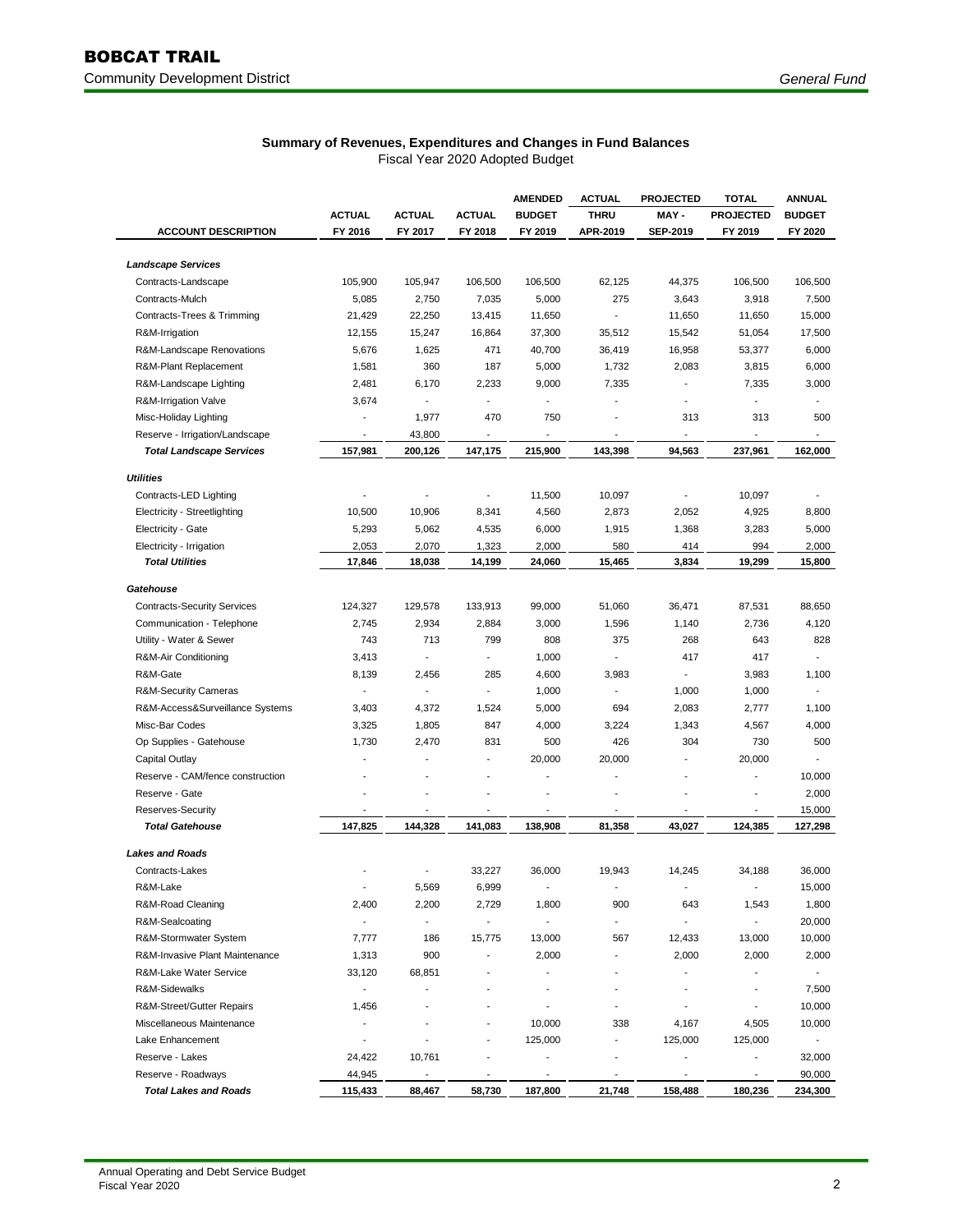|                                                         |                                    |                          | <b>AMENDED</b>                     | <b>ACTUAL</b>            | <b>PROJECTED</b>         | <b>TOTAL</b>                       | <b>ANNUAL</b>            |                          |
|---------------------------------------------------------|------------------------------------|--------------------------|------------------------------------|--------------------------|--------------------------|------------------------------------|--------------------------|--------------------------|
|                                                         | <b>ACTUAL</b>                      | <b>ACTUAL</b>            | <b>ACTUAL</b>                      | <b>BUDGET</b>            | <b>THRU</b>              | MAY-                               | <b>PROJECTED</b>         | <b>BUDGET</b>            |
| <b>ACCOUNT DESCRIPTION</b>                              | FY 2016                            | FY 2017                  | FY 2018                            | FY 2019                  | APR-2019                 | <b>SEP-2019</b>                    | FY 2019                  | FY 2020                  |
| <b>Community Center</b>                                 |                                    |                          |                                    |                          |                          |                                    |                          |                          |
| Payroll-Hourly                                          | 18,014                             | 18,788                   | 18,849                             | 20,000                   | 11,096                   | 7,926                              | 19,022                   | 20,500                   |
| <b>FICA Taxes</b>                                       | 1,378                              | 1,405                    | 1,442                              | 1,530                    | 849                      | 606                                | 1,455                    | 1,568                    |
| <b>Contracts-Other Services</b>                         | 983                                | 511                      | 590                                | 2,000                    | 1,212                    | 866                                | 2,078                    | 1,000                    |
|                                                         |                                    |                          | $\sim$                             |                          |                          |                                    |                          |                          |
| <b>Contracts-Cleaning Services</b>                      |                                    |                          |                                    | 12,500                   | 7,320                    | 5,229                              | 12,549                   | 12,500                   |
| Utility - Other                                         | 3,700                              | 4,053                    | 4,238                              | 4,500                    | 4,300                    | 3,071                              | 7,371                    | 4,500                    |
| Electricity - General                                   | 4,504                              | 4,168                    | 4,417                              | 5,000                    | 2,785                    | 1,989                              | 4,774                    | 5,000                    |
| Utility - Water & Sewer                                 | 3,517                              | 3,299                    | 3,824                              | 4,400                    | 2,551                    | 1,822                              | 4,373                    | 4,400                    |
| Insurance - Property                                    | 11,069                             | 11,069                   | 11,069                             | 11,069                   | 11,069                   | $\blacksquare$                     | 11,069                   | 11,069                   |
| R&M-Pest Control                                        | 480                                | 480                      | 460                                | 550                      | 230                      | 164                                | 394                      | 500                      |
| R&M-Tennis Courts                                       | $\overline{a}$                     | 2,152                    | 310                                | 8,500                    | 73                       | 52                                 | 125                      | 8,500                    |
| R&M-Fitness Equipment                                   | 777                                | 1,116                    | 920                                | 2,000                    | 405                      | 289                                | 694                      | 2,000                    |
| R&M-Maintenance                                         | 1,991                              | 5,849                    | 2,103                              | 2,000                    | 1,920                    | 1,371                              | 3,291                    | 4,000                    |
| Misc-Special Events                                     | 4,084                              | 2,149                    | $\overline{\phantom{a}}$           | $\overline{\phantom{a}}$ | $\overline{\phantom{a}}$ | $\overline{\phantom{a}}$           | $\frac{1}{2}$            |                          |
| Misc-Contingency                                        |                                    |                          | 959                                | 1,000                    | 346                      | 247                                | 593                      | 2,500                    |
| <b>Cleaning Services</b>                                | 12,600                             | 12,360                   | 12,554                             | 1,250                    | 100                      | 71                                 | 171                      | 500                      |
| Supplies - Misc.                                        | 2,606                              | 3,366                    | 2,624                              | 2,000                    | 1,419                    | 1,014                              | 2,433                    | 3,000                    |
| Reserve-Activity Center Assets                          |                                    | $\overline{a}$           | $\overline{\phantom{a}}$           | $\overline{\phantom{a}}$ |                          | $\overline{\phantom{a}}$           | $\overline{\phantom{a}}$ | 20,000                   |
| <b>Total Community Center</b>                           | 65,703                             | 70,765                   | 64,359                             | 78,299                   | 45,675                   | 24,719                             | 70,394                   | 101,537                  |
| <b>Pools and Maintenance</b>                            |                                    |                          |                                    |                          |                          |                                    |                          |                          |
| Payroll-Hourly                                          | 13,052                             | 11,998                   | 13,413                             | 20,000                   | 9,133                    | 6,524                              | 15,657                   | 20,600                   |
| <b>FICA Taxes</b>                                       | 947                                | 918                      | 1,026                              | 1,530                    | 699                      | 499                                | 1,198                    | 1,576                    |
| Contracts-Pools                                         | 7,200                              | 6,750                    | 7,500                              | 7,650                    | 4,375                    | 3,125                              | 7,500                    | 7,803                    |
| Utility - Gas                                           | 239                                | 322                      | 955                                | 605                      | 149                      | 106                                | 255                      | 670                      |
| Utility - Refuse Removal                                | 1,200                              | 1,100                    | (200)                              | $\blacksquare$           |                          | $\blacksquare$                     | $\blacksquare$           | 1,200                    |
| Utility - Water & Sewer                                 | 2,336                              | 2,573                    | $\overline{\phantom{a}}$           | 2,625                    |                          |                                    |                          | 2,677                    |
| R&M-Pools                                               | 3,774                              | 7,016                    | 2,928                              | 4,000                    | 541                      | 386                                | 927                      | 4,080                    |
| R&M-Sidewalks                                           |                                    |                          | $\overline{\phantom{a}}$           | 1,000                    | 1,100                    | 786                                | 1,886                    | $\overline{\phantom{a}}$ |
|                                                         |                                    |                          |                                    |                          | 285                      | 204                                |                          |                          |
| R&M-Vehicles                                            | 1,805                              | 1,820                    | 1,761                              | 3,000                    |                          |                                    | 489                      | 1,500                    |
| R&M-Community Maintenance                               | 17,571                             | 15,896                   | 4,367                              | 13,000                   | 1,106                    | 790                                | 1,896                    | 13,390                   |
| R&M-Pressure Reducing Valve                             |                                    |                          | $\overline{a}$                     | ÷,                       |                          |                                    |                          | 1,500                    |
| Reserve - Pool                                          |                                    |                          | $\blacksquare$                     | $\blacksquare$           |                          | $\blacksquare$                     |                          | 5,000                    |
| Reserves-Vehicles<br><b>Total Pools and Maintenance</b> | $\overline{\phantom{m}}$<br>48,124 | $\overline{a}$<br>48,393 | $\overline{\phantom{a}}$<br>31,750 | $\blacksquare$<br>53,410 | $\overline{a}$<br>17,388 | $\overline{\phantom{a}}$<br>12,420 | $\overline{a}$<br>29,808 | 4,000<br>63,996          |
|                                                         |                                    |                          |                                    |                          |                          |                                    |                          |                          |
| <b>TOTAL EXPENDITURES</b>                               | 738,700                            | 856,879                  | 715,701                            | 874,711                  | 444,578                  | 402,286                            | 846,864                  | 865,749                  |
| Excess (deficiency) of revenues                         |                                    |                          |                                    |                          |                          |                                    |                          |                          |
| Over (under) expenditures                               | 32,399                             | (85,015)                 | 51,348                             | (20, 163)                | 355,453                  | (330, 639)                         | 24,814                   |                          |
| <b>OTHER FINANCING SOURCES (USES)</b>                   |                                    |                          |                                    |                          |                          |                                    |                          |                          |
| Contribution to (Use of) Fund Balance                   | $\overline{a}$                     | $\overline{\phantom{a}}$ |                                    | (20, 163)                |                          |                                    |                          |                          |
| TOTAL OTHER SOURCES (USES)                              | $\blacksquare$                     |                          | $\blacksquare$                     | (20, 163)                | $\blacksquare$           | $\blacksquare$                     | $\blacksquare$           | $\blacksquare$           |
| Net change in fund balance                              | 32,399                             | (85, 015)                | 51,348                             | (20, 163)                | 355,453                  | (330, 639)                         | 24,814                   |                          |
| <b>FUND BALANCE, BEGINNING</b>                          | 754,375                            | 786,774                  | 701,759                            | 753,107                  | 753,107                  |                                    | 753,107                  | 777,921                  |
| <b>FUND BALANCE, ENDING</b>                             | \$786,774                          | \$701,759                | \$ 753,107                         | \$732,944                | \$1,108,560              | \$ (330,639) \$ 777,921            |                          | \$777,921                |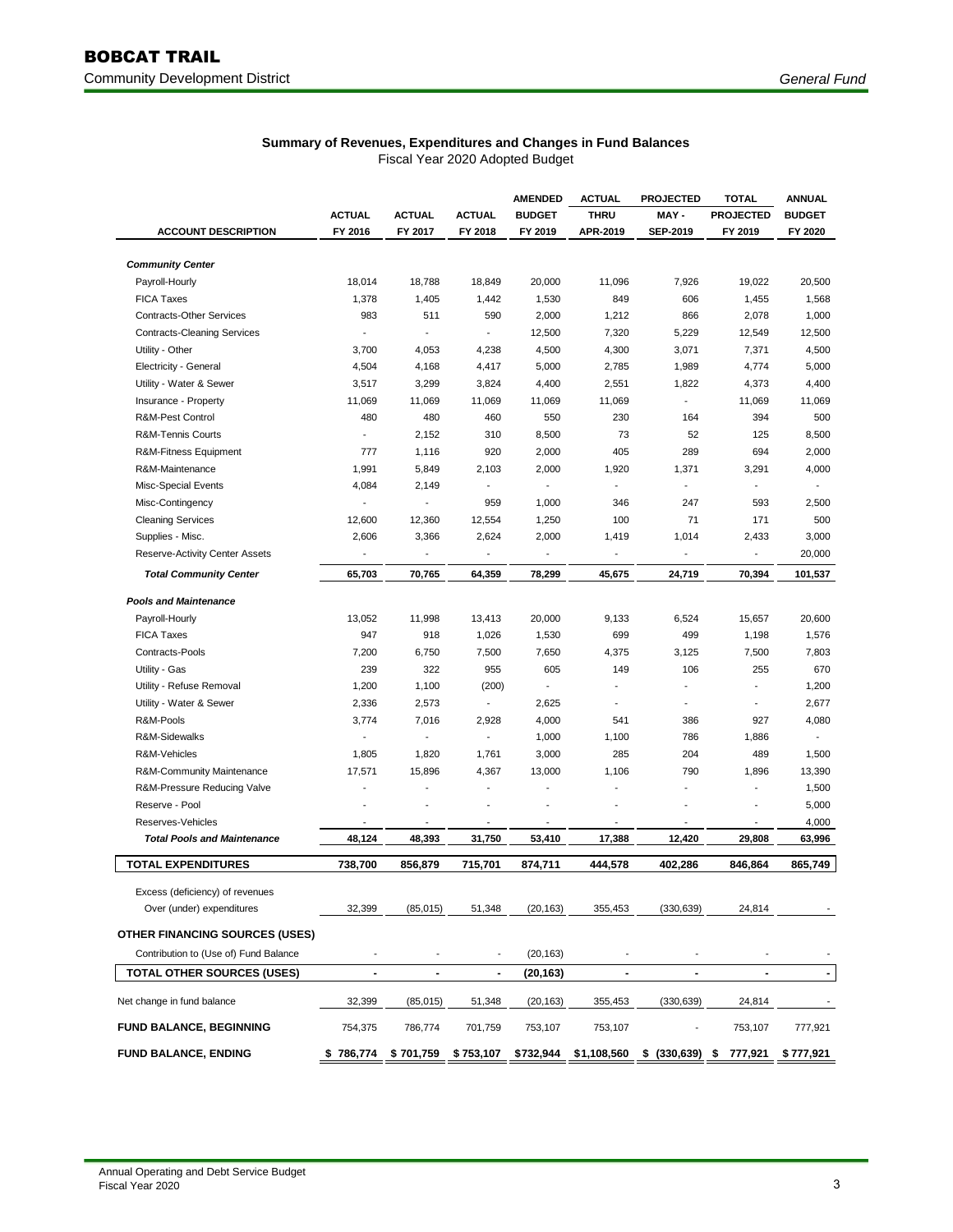Fiscal Year 2020

## **REVENUES**

## **Interest-Investments**

The District earns interest on the monthly average collected balance for their operating accounts.

## **Special Events**

The District conducts special events including dinner dances, holiday events and other occasions, throughout the year.

## **Interest-Tax Collector**

Interest on assessments held between date of collection by the tax collector's office and distribution to the district.

#### **Rents or Royalties**

Rental fees collected for the use of the district facility.

#### **Special Assessments-Tax Collector (Residential)**

The District will levy a Non-Ad Valorem assessment on all the residential property within the District to pay for the operating expenditures during the Fiscal Year.

## **Special Assessment-Other (Bobcat Village)**

The District will levy a Non-Ad Valorem assessment on all the commercial property within the District to pay for the operating expenditures during the Fiscal Year.

#### **Special Assessments-Discounts**

Per Section 197.162, Florida Statutes, discounts are allowed for early payment of assessments up to a maximum of 4%. The budgeted amount for the fiscal year has been set by the board.

#### **Other Miscellaneous Revenues**

Sales tax collection allowances and other revenues not included within another budgeted line item.

#### **Gate Bar Code/Remotes**

The District collects a nominal fee for each gate remote distributed.

## **EXPENDITURES**

## **Administrative**

## **P/R-Board of Supervisors**

Chapter 190 of the Florida Statutes allows for members of the Board of Supervisors to be compensated \$200 per meeting at which they are in attendance. The amount for the Fiscal Year is based upon all supervisors attending 12 meetings.

## **FICA Taxes**

Payroll taxes for supervisor salaries are calculated as 7.65% of payroll.

## **Professional Services-Engineering**

The District's engineer provides general engineering services to the District, i.e. attendance and preparation for monthly board meetings when requested, review of invoices, and other specifically requested assignments.

#### **Professional Services-Legal Services**

The District's Attorney provides general legal services to the District, i.e., attendance and preparation for monthly Board meetings, review of contracts, review of agreements and resolutions, and other research as directed or requested by the Board of Supervisors and the District Manager.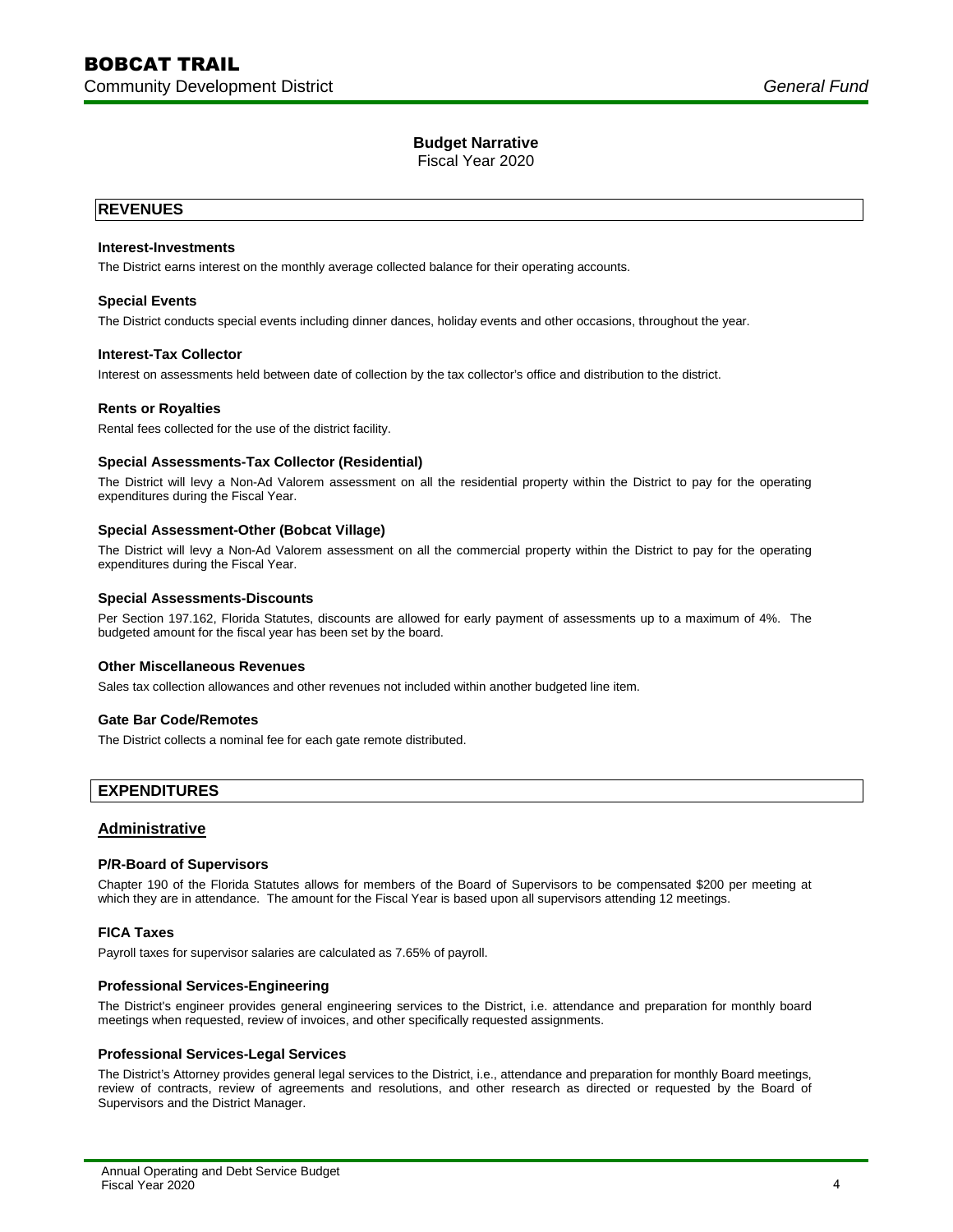Fiscal Year 2020

## **EXPENDITURES**

## **Administrative** (continued)

## **Auditing Services**

The District is required to conduct an annual audit of its financial records by an Independent Certified Public Accounting Firm. The budgeted amount for the fiscal year is based on an optional renewal within an existing engagement letter.

#### **Insurance-General Liability**

The District's General Liability, Public Officials Liability and Special Events Insurance policies are with Public Risk Insurance Agency, Inc. They specialize in providing insurance coverage to governmental agencies. The District's Worker's Compensation policy is with Preferred Governmental.

## **Legal Advertising**

The District is required to advertise various notices for monthly Board meetings and other public hearings in a newspaper of general circulation.

## **Miscellaneous Services**

This includes monthly bank charges and miscellaneous expenses that may be incurred during the year that are not included in another budgeted line item.

## **Miscellaneous-Assessment Collection Fee**

The District reimburses Sarasota County Tax Collector for her or his necessary administrative costs. Per the Florida Statutes, administrative costs shall include, but not be limited to, those costs associated with personnel, forms, supplies, data processing, computer equipment, postage, and programming. The District also compensates the Tax Collector for the actual cost of collection or 1.5% on the amount of special assessments collected and remitted, whichever is greater. The budget for collection costs was set by the board.

## **Miscellaneous-Web Hosting**

GoDaddy charges for website.

## **Annual District Filing Fee**

The District is required to pay an annual fee of \$175 to the Department of Economic Opportunity Division of Community Development.

## **1 st Quarter Operating Reserves**

Funds to set aside to cover a portion of first quarter operating costs for the subsequent fiscal year.

## **Other General Gov't Services**

#### **Professional Services-Management Consulting Services**

The District receives Management, Accounting and Administrative services as part of a Management Agreement with Inframark Infrastructure Management Services. Also included are costs for Information Technology charges to process the District's financial activities, i.e. accounts payable, financial statements, budgets, etc., on a main frame computer owned by Inframark Infrastructure Management Services in accordance with the management contract.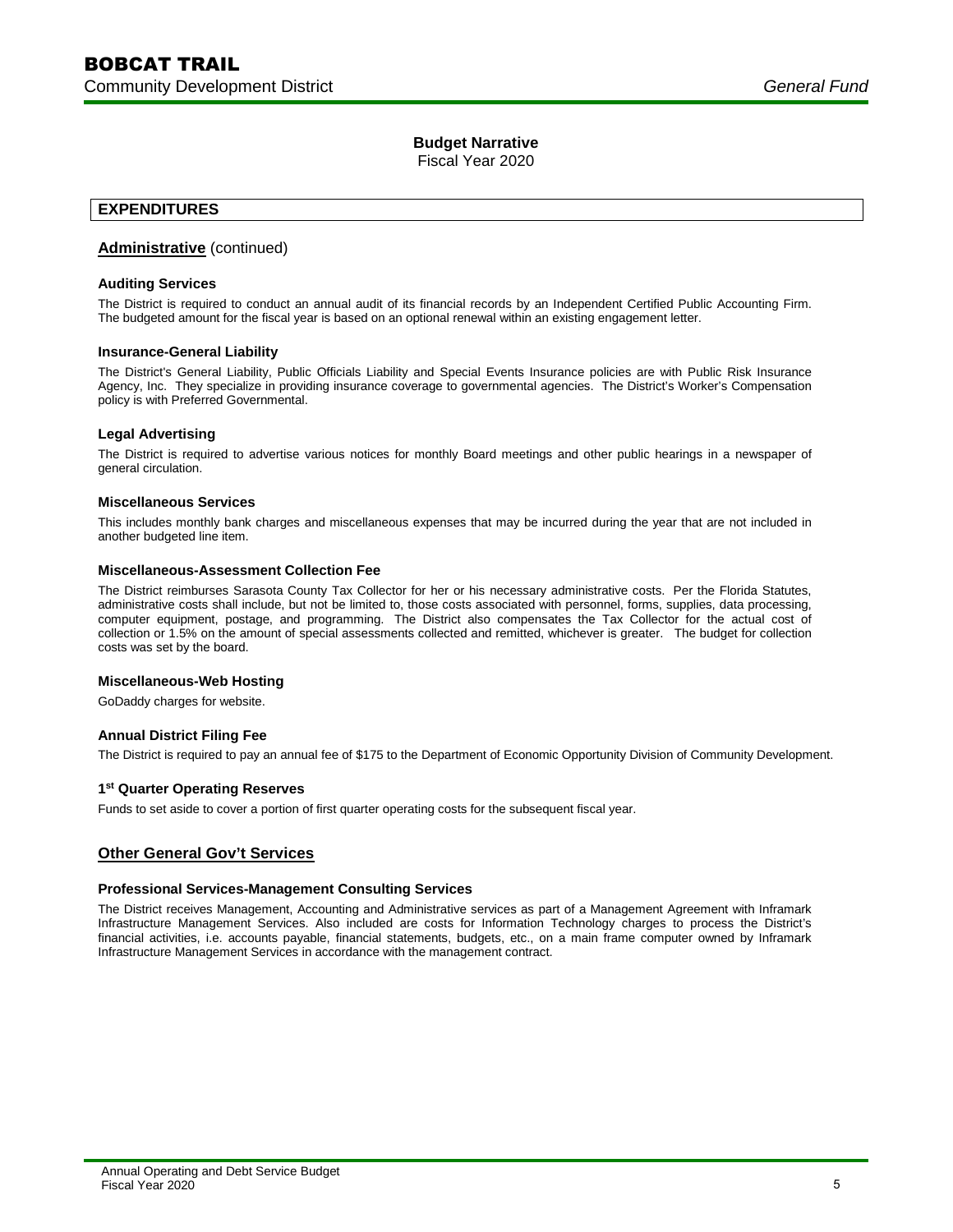Fiscal Year 2020

## **EXPENDITURES**

## **Other General Gov't Services** (continued)

## **Professional Services-Special Assessment**

Inframark provides Assessment Services for all the properties within the CDD for the General Fund, Series 1999 Debt Service Fund and Series 2017 Debt Service Fund. These services include, but are not limited to:

- Working with the Sarasota Property Appraiser to insure the accuracy of the data they provide each year for levying purposes.
- Preparation, maintenance and certification of the District's annual assessment roll to the Sarasota County Tax Collector.
- Customer service which includes answering questions regarding annual assessments, what a CDD is, length and terms of the bonds, etc.
- Preparation of estoppel letters for refinancing and property transfers.
- Processing and transmission of pay downs to the Trustee for those property owners wishing to prepay their CDD debt.
- Analysis and supplemental schedules requested throughout the fiscal year as well assessment schedules included in the annual budget preparation.

## **Professional Services-E-mail Maintenance**

Office 365 and Barracuda charges to manage e-mail accounts.

## **Postage and Freight**

FedEx charges and reimbursements made to Inframark for actual postage and/or freight used for District mailings including agenda packages, vendor checks and other correspondence. The budgeted amount for the fiscal year is based on prior year spending and anticipated needs.

## **Printing and Binding**

Copies used in the preparation of agenda packages, required mailings, and other special projects. The budgeted amount for the fiscal year is based on prior year spending and anticipated needs.

## **Office Supplies**

Supplies used in the preparation and binding of agenda packages, required mailings, and other special projects.

## **Landscape**

#### **Contracts-Landscape**

This category includes costs associated with landscape maintenance, mowing, edging, and weeding. The District currently has a contract with BrightView Landscaping to provide landscape service for the District at a cost of \$8,875/month.

#### **Contracts-Mulch**

Costs incurred to purchase and install mulch throughout the District.

## **Contracts-Trees & Trimming**

Contracted costs incurred to trim and maintain trees within the District.

#### **R&M-Irrigation**

Costs associated with the irrigation system throughout the district. Irrigation services are currently performed by BrightView Landscaping.

#### **R&M-Landscape Renovations**

Costs associated with landscape renovations throughout the District.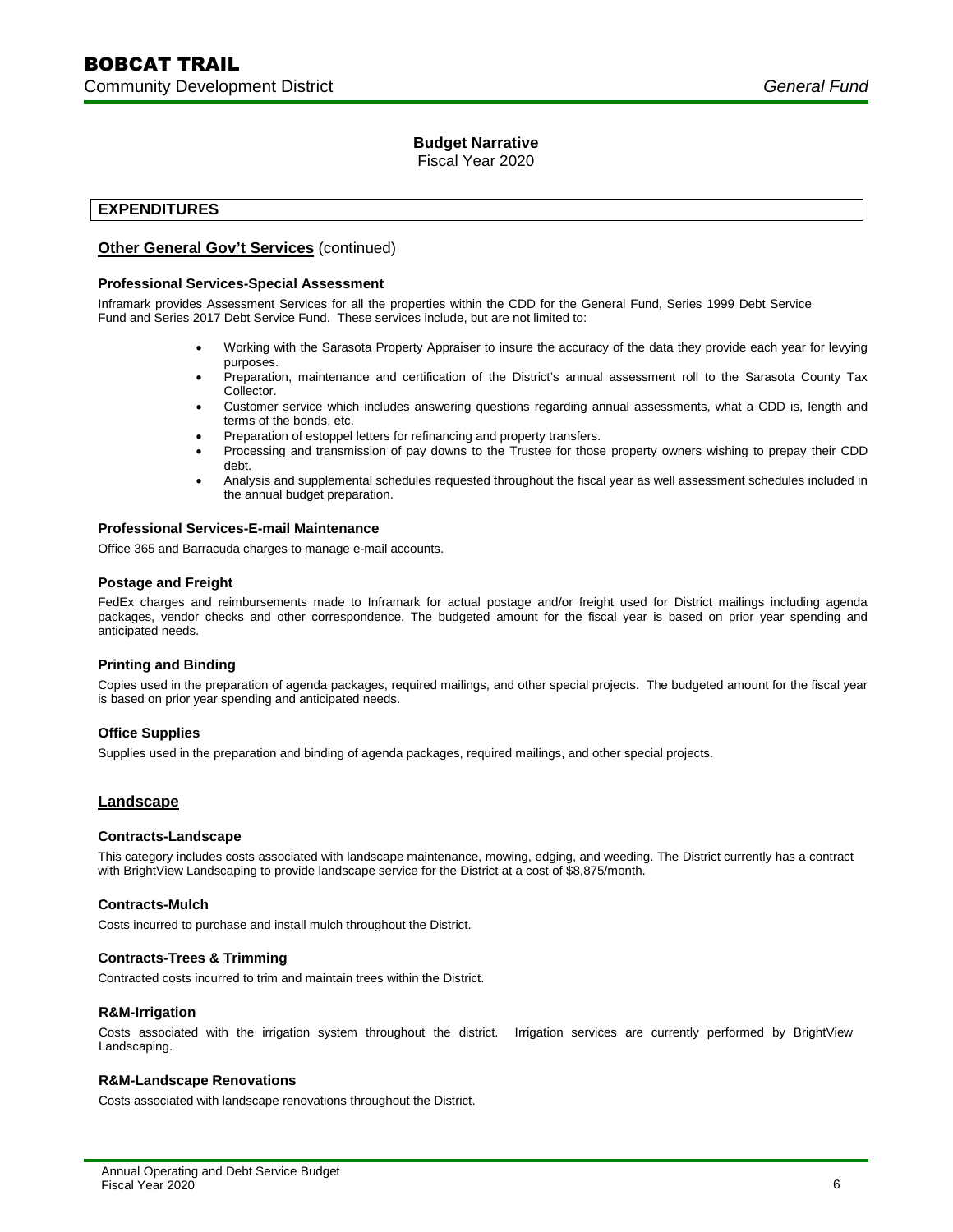Fiscal Year 2020

## **EXPENDITURES**

## **Landscape** (continued)

## **R&M-Plant Replacement**

Costs associated with plant replacement throughout the District.

## **R&M-Landscape Lighting**

The District anticipates costs associated with landscape lighting maintenance, including parts and labor.

## **Miscellaneous-Holiday Lighting**

Costs associated with outside holiday lighting within the District.

## **Utilities**

## **Electricity-Streetlighting**

Street lighting usage for District facilities and assets. Costs are based on historical expenses incurred with Florida Power & Light (FPL) and include the following accounts:

| <b>VENDOR</b> | ACCOUNT#    | SERVICE ADDRESS                 |
|---------------|-------------|---------------------------------|
| <b>FPL</b>    | 00592-38485 | Bobcat Village Center Rd #ST LT |
| <b>FPL</b>    | 53383-17489 | 1352 Bobcat Trail #Lights       |
| <b>FPL</b>    | 92543-09488 | Bobcat Trail #ST Lighting       |

## **Electricity-Gate**

| <b>VENDOR</b> | ACCOUNT#    | <b>SERVICE ADDRESS</b>        |
|---------------|-------------|-------------------------------|
| <b>FPL</b>    | 56933-92028 | 1010 Bobcat Trail #Guardhouse |
| <b>FPL</b>    | 92196-12026 | Woodhaven Drive #Gate 2       |

## **Electricity-Irrigation**

| <b>VENDOR</b> | ACCOUNT#    | <b>SERVICE ADDRESS</b>        |
|---------------|-------------|-------------------------------|
| <b>FPI</b>    | 88616-20030 | 1751 Bobcat Trail #IRR        |
| <b>FPI</b>    | 54961-11039 | 1508 Palmetto Palm Terr. #IRR |

## **Gatehouse**

#### **Contracts-Security Services**

Gate guard and security services to be provided by Allied and Envera.

#### **Communications-Telephone**

| <b>VENDOR</b> | <b>DESCRIPTION</b> | <b>AMOUNT</b> |
|---------------|--------------------|---------------|
| Frontier      | Phone, Internet    | \$4,120       |
|               | <b>TOTAL</b>       | \$4,120       |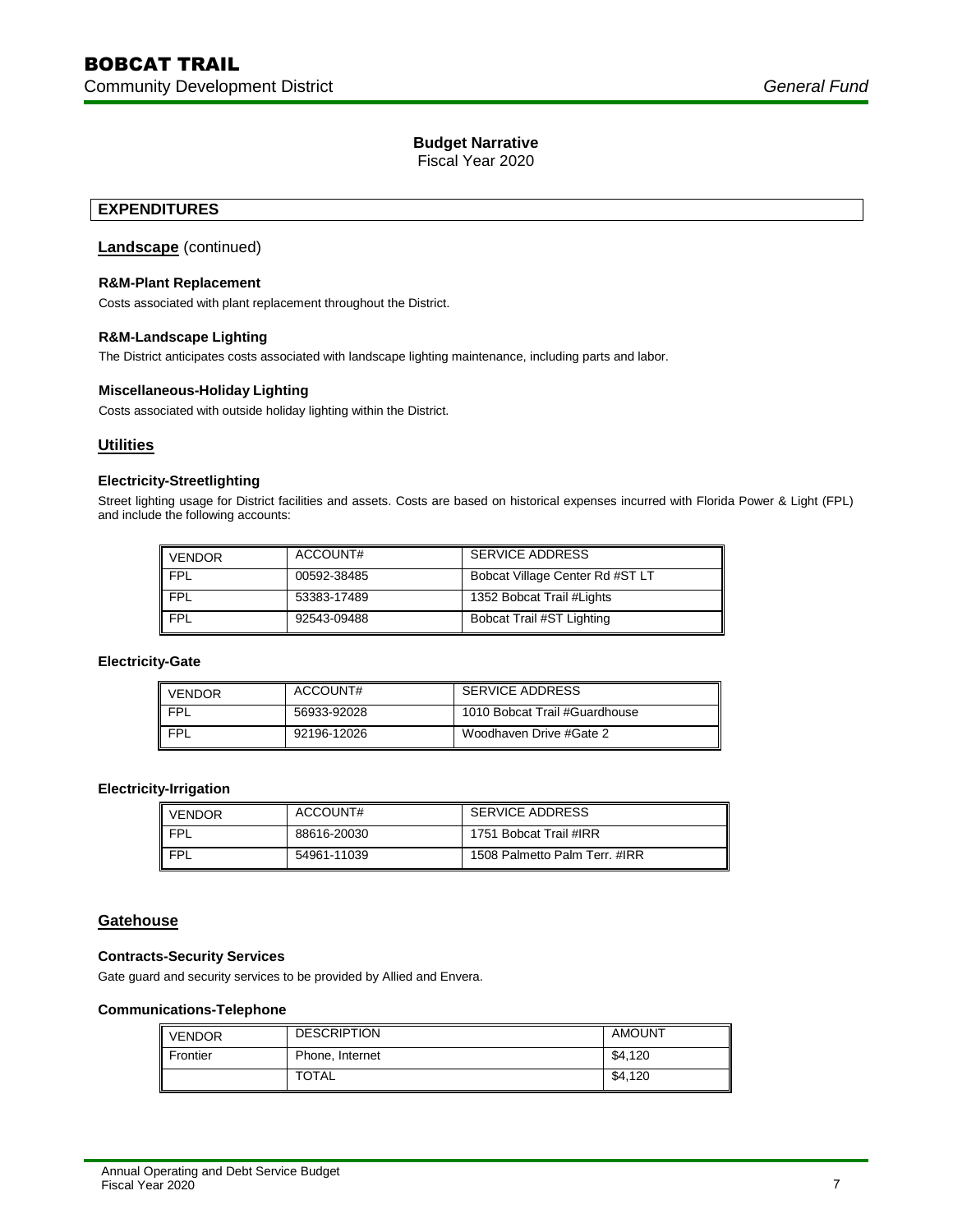Fiscal Year 2020

## **EXPENDITURES**

## **Gatehouse** (continued)

## **Utility-Water/Sewer**

This category represents utility charges currently assessed by North Port Utilities for water and sewer.

| VENDOR               | ACCOUNT#     | <b>SERVICE ADDRESS</b>       |
|----------------------|--------------|------------------------------|
| North Port Utilities | 34841-152336 | 1010 Bobcat Trail #Gatehouse |

#### **R&M-Gate**

Costs to repair and maintain community gates.

## **R&M-Access & Surveillance System**

Costs to maintain access and surveillance system.

## **Miscellaneous-Bar Codes**

Bar code and FOB costs for remote entry.

## **Op Supplies-Gatehouse**

Costs associated with supplies to operate gatehouse.

## **Reserves-CAM/fence construction**

Funds to be earmarked for future fence expenditures.

#### **Reserves-Gate**

Funds to be earmarked for future gate expenditures.

## **Reserves-Security**

Funds to be earmarked for future security expenditures.

## **Lakes and Roads**

#### **Contracts-Lakes**

Monthly lake maintenance services provided by Aquatic Maintenance.

#### **R&M-Lakes**

Costs to maintain the lakes throughout the district that are outside of the monthly maintenance contract.

## **R&M-Road Cleaning**

Street cleaning services provided by Clean Sweep including a contingency.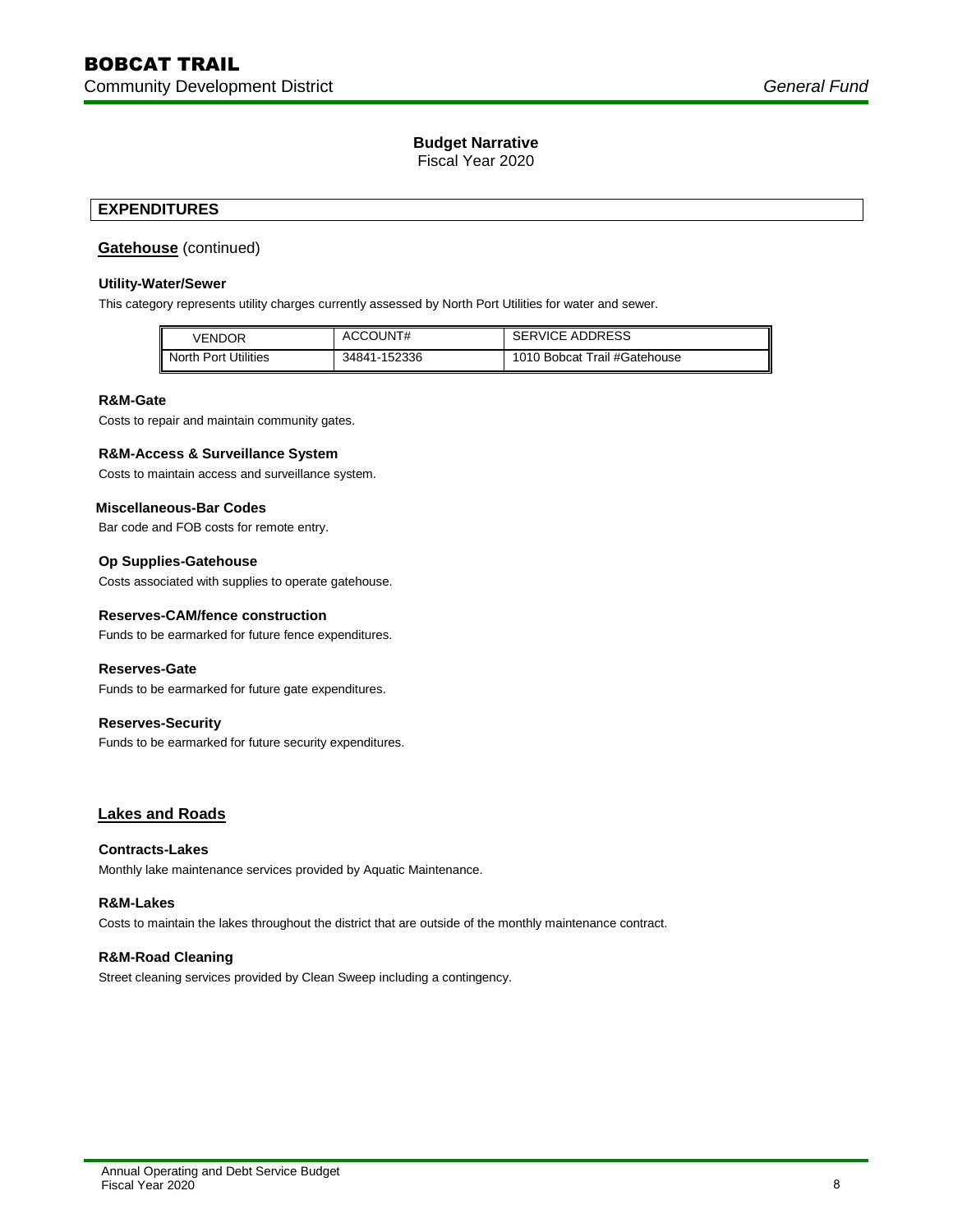Fiscal Year 2020

## **EXPENDITURES**

## **Lakes and Roads** (continued)

## **R&M-Sealcoating**

The District anticipates resealing various areas which may include Kentia, Coconut, Bobcat Village Ctr, Bobcat Trail, Bailey and Lady.

## **R&M-Stormwater System**

Costs to repair the stormwater system throughout the district, including stormwater mulching and related engineering costs.

## **R&M-Invasive Plant Maintenance**

Costs for removing or containing invasive plants throughout the District.

## **R&M-Sidewalks**

Includes all costs associated with maintenance of the sidewalks within the District.

## **R&M-Street/Gutter Repairs**

Various repairs to the roads and gutters throughout the District.

## **Miscellaneous Maintenance**

Costs that the district may incur but are not budgeted for within another line item.

## **Reserves-Lakes**

Funds to be earmarked for future lake expenditures.

#### **Reserves-Roadways**

Funds to be earmarked for future roadway expenditures.

## **Community Center**

## **Payroll-Hourly**

Payroll for hourly community center personnel.

#### **FICA Taxes**

Payroll taxes for hourly community center personnel.

## **Contracts-Other Services**

The District has multiple contracts to support the Community Center and grounds.

| <b>VENDOR</b> | <b>DESCRIPTION</b>           | <b>AMOUNT</b> |
|---------------|------------------------------|---------------|
| Wenzel        | Fire alarm monitoring        | \$216         |
| Wenzel        | Alarm inspection             | 165           |
| <b>ABC</b>    | Fire extinguisher inspection | 65            |
|               | <b>Miscellaneous</b>         | 554           |
|               | <b>TOTAL</b>                 | \$1,000       |
|               |                              |               |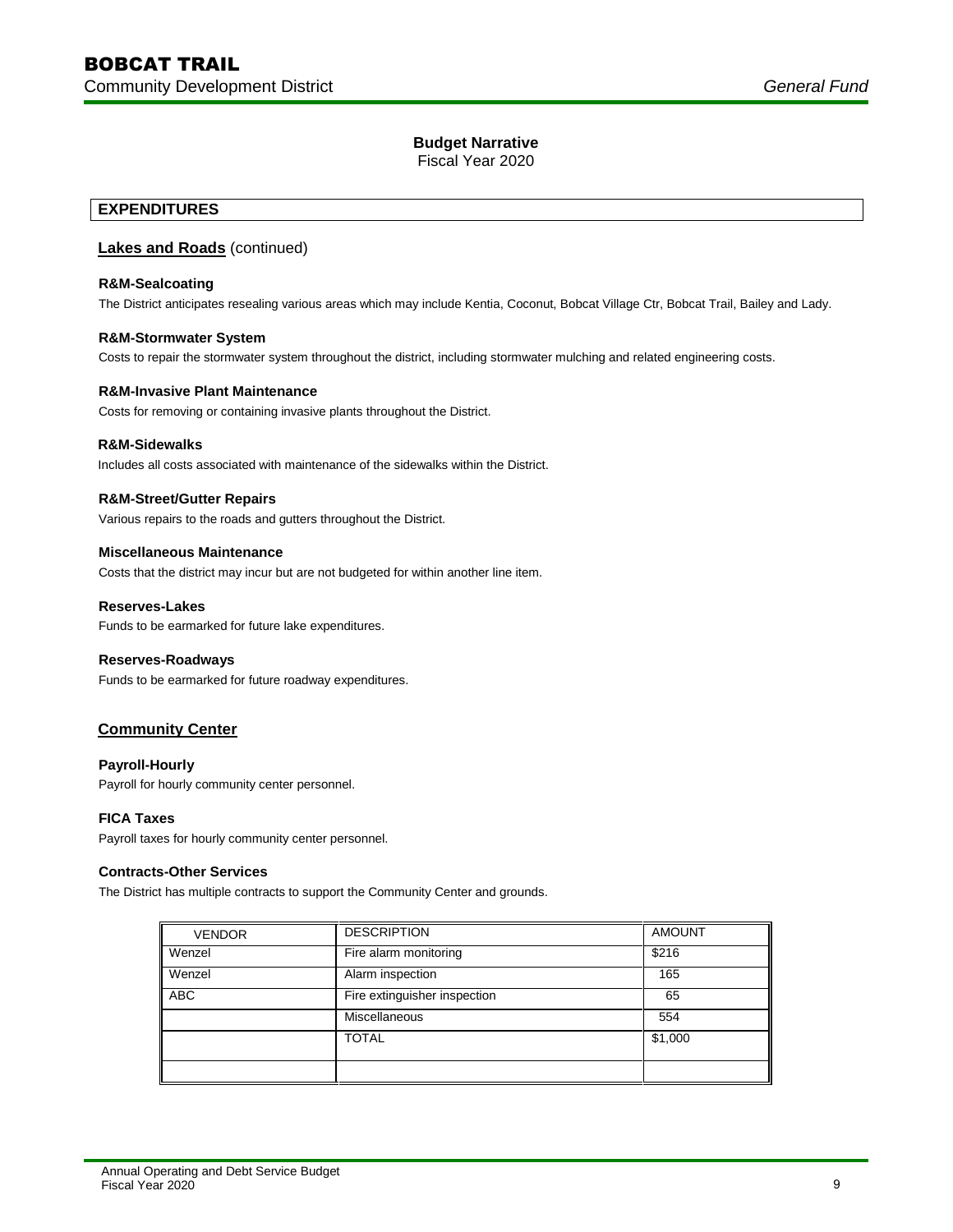Fiscal Year 2020

## **EXPENDITURES**

## **Community Center** (continued)

## **Contracts-Cleaning Services**

The District has a contract with Cleaning 4 U to clean the community center.

## **Utility-Other**

Cost associated with phone, TV & internet services.

#### **Electricity-General**

This category includes community center electricity incurred with Florida Power & Light.

| VENDOR | <b>DESCRIPTION</b> | <b>SERVICE ADDRESS</b> |  |  |
|--------|--------------------|------------------------|--|--|
| ᄗ      | Acct# 87553-99402  | 1352 Bobcat Trail      |  |  |

## **Utility-Water/Sewer**

This category includes water and sewer costs associated with the community center. North Port Utilities provides these services.

| VENDOR               | ACCOUNT#     | <b>SERVICE ADDRESS</b> |  |  |
|----------------------|--------------|------------------------|--|--|
| North Port Utilities | 34841-175058 | 1352 Bobcat Trail      |  |  |

#### **Insurance-Property**

This represents property insurance for the community center.

## **R&M-Pest Control**

GardenMaster provides pest control services at a cost of \$115/quarter.

## **R&M-Tennis Courts**

Costs associated with the repair and maintenance of District tennis courts.

## **R&M-Fitness Equipment**

The District has a contract for cleaning and servicing the fitness equipment with Florida gym Tech. Repair of equipment is an additional fee.

| <b>VENDOR</b> | <b>DESCRIPTION</b>           | <b>AMOUNT</b> |
|---------------|------------------------------|---------------|
| FI Gym Tech   | Quarterly Cleaning/servicing | \$ 560        |
| FL Gym Tech   | Parts/repair                 | 1.440         |
|               | <b>TOTAL</b>                 | \$2,000       |

## **R&M-Maintenance**

This line item will represent costs associated with the community center which were not included as part of another budget line item.

## **Miscellaneous Contingency**

May include costs associated with special events and any other items not budgeted for within another line item.

#### **Cleaning Services**

Costs associated with clubhouse cleaning supplies.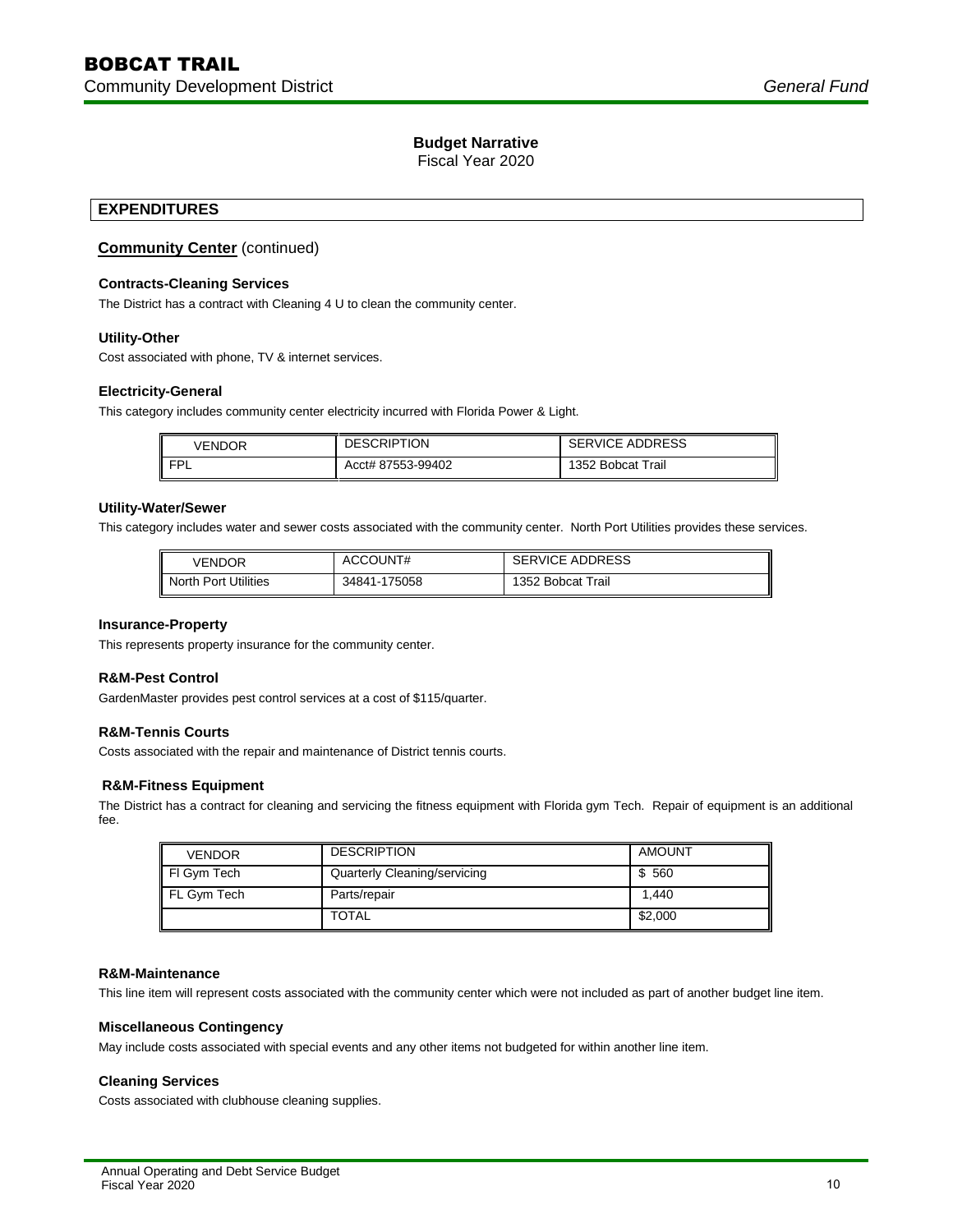Fiscal Year 2020

## **EXPENDITURES**

## **Community Center** (continued)

## **Supplies - Miscellaneous**

This line item will capture costs associated with supply purchases for the community center.

## **Reserves-Activity Center Assets**

Funds to be earmarked for future activity center expenditures.

## **Pools and Maintenance**

## **Payroll-Hourly**

Payroll for maintenance field personnel.

## **FICA Taxes**

Payroll taxes for hourly field personnel are calculated as 7.65% of payroll.

## **Contracts-Pools**

The District has contracted to maintain the community pool at a cost of \$625/month.

## **Utility-Gas**

| VENDOR                  | <b>ACCOUNT</b> | <b>SERVICE AREA</b> |
|-------------------------|----------------|---------------------|
| <b>TECO Peoples Gas</b> | 08946188       | 1352 Bobcat Trail   |

## **Utility-Refuse Removal**

The district reimburses Bobcat Trail Golf \$100/month for refuse removal services from activity center, pool area and front gate.

| <b>VENDOR</b>            | <b>DESCRIPTION</b> | <b>AMOUNT</b> |
|--------------------------|--------------------|---------------|
| <b>Bobcat Trail Golf</b> | Refuse removal     | \$1,200       |
|                          | <b>TOTAL</b>       | \$1,200       |

## **Utility-Water/Sewer**

Cost associated with water/sewer at pool area incurred with North Port Utilities.

#### **R&M-Pools**

Various repair and supply costs associated with the pool and pool building.

## **R&M-Vehicles**

Fuel for security patrol and repairs for District vehicle.

## **R&M-Community Maintenance**

Includes all costs associated with maintaining the common area within the District.

## **R&M-Pressure Reducing Valves**

Cost associated with maintaining pressure reducing valves (PRVs) throughout the District.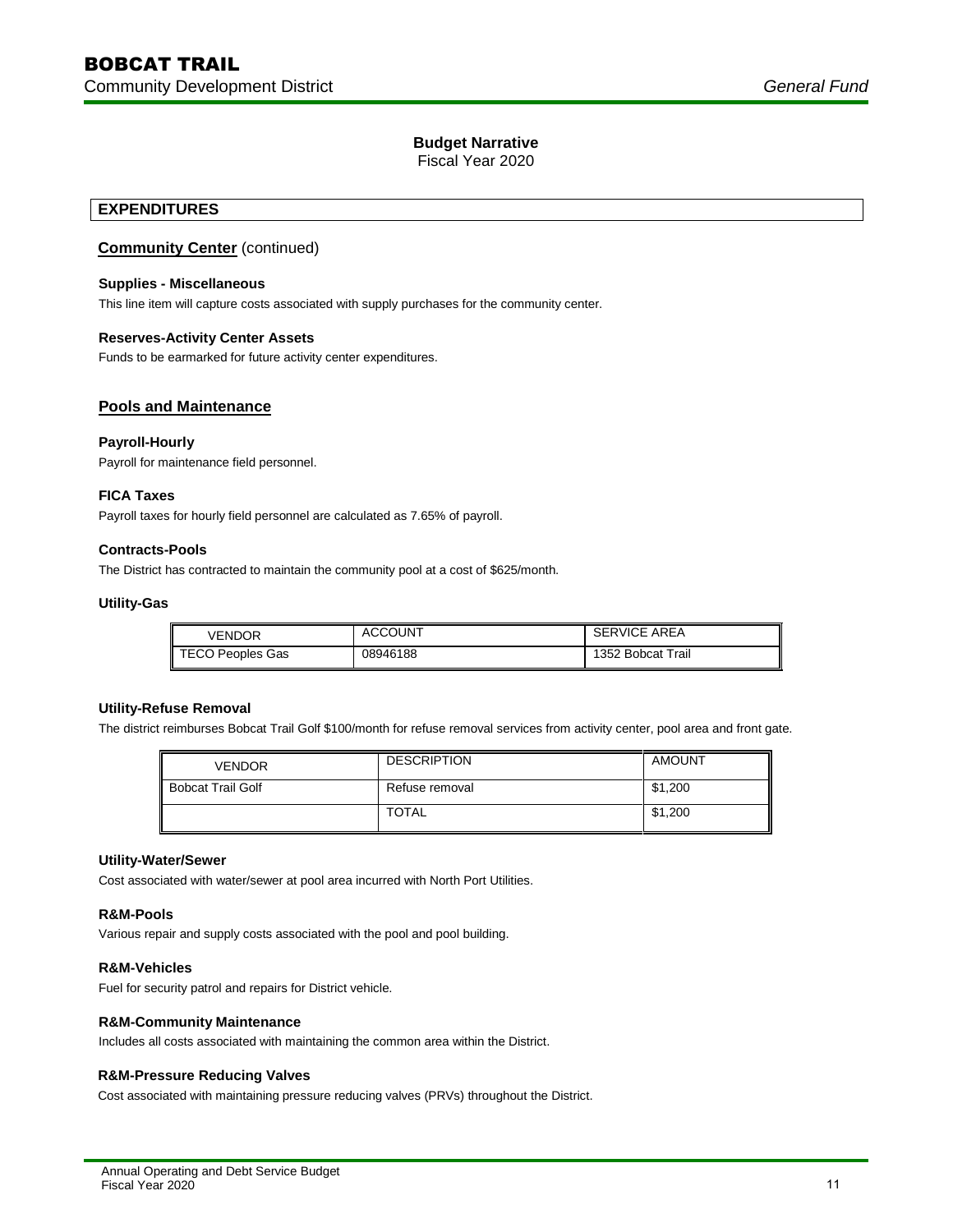Fiscal Year 2020

## **EXPENDITURES**

## **Pools and Maintenance** (continued)

## **Reserve-Pool**

Funds to be earmarked for future costs which may include significant repairs or replacement of pumps, filters, computer equipment, decking, fencing, furniture and pool surface/marcite.

## **Reserve-Vehicles**

Funds to be earmarked for future large dollar repairs or replacement of the District's vehicle.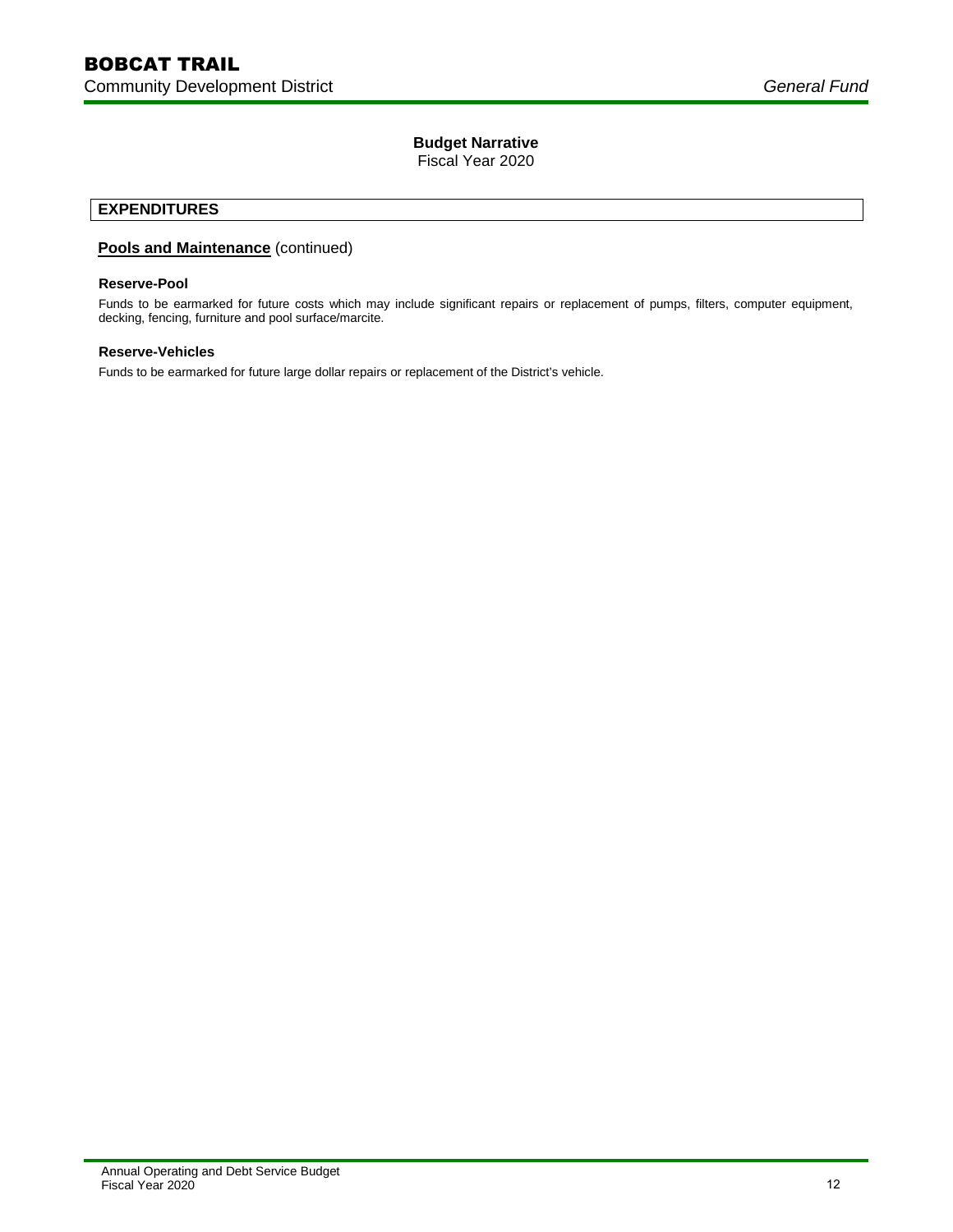## **Exhibit "A"**

## Allocation of Fund Balances

## **AVAILABLE FUNDS**

| Total Funds Available (Estimated) - 9/30/2020 |   | 971.442 |
|-----------------------------------------------|---|---------|
| Reserves - Fiscal Year 2020 Additions         |   | 193.521 |
| Net Change in Fund Balance - Fiscal Year 2020 |   |         |
| Beginning Fund Balance - Fiscal Year 2020     | S | 777.921 |
|                                               |   | Amount  |

## **ALLOCATION OF AVAILABLE FUNDS**

| <b>Total Unassigned (Undesignated) Fund Balance</b>                                               | \$       | 153,318         |
|---------------------------------------------------------------------------------------------------|----------|-----------------|
| <b>Total Allocation of Available Funds</b>                                                        |          | 818,124         |
|                                                                                                   | Subtotal | 818,124         |
| Reserves - Vehicle (FY 2020)                                                                      | 4,000    | 14,000          |
| Reserves - Vehicle (FY 2019)                                                                      |          |                 |
| Reserves - Vehicle (Prior Years)                                                                  | 10,000   |                 |
| Reserves - Roadways (FY 2020)                                                                     | 90,000   | 504,605         |
|                                                                                                   |          |                 |
| Reserves - Roadways (FY 2019)                                                                     |          |                 |
| Reserves - Security (FY 2020)<br>Reserves - Roadways (Prior Years)                                | 414,605  |                 |
| Reserves - Pool (FY 2020)                                                                         | 15,000   | 15,000          |
| Reserves - Landscape (FY 2020)                                                                    | 5.000    | 15,650<br>5,000 |
| Reserves - Landscape (FY 2019)                                                                    |          |                 |
| Reserves - Landscape (Prior Years)                                                                | 15,650   |                 |
| Reserves - Lakes (FY 2020)                                                                        | 32,000   | 118,047         |
| Reserves - Lakes (FY 2019)                                                                        |          |                 |
| Reserves - Lakes (Prior Years)                                                                    | 86,047   |                 |
| Reserves - Gate (FY 2020)                                                                         | 2,000    | 2,000           |
| Reserve - CAM/fence construction (FY 2020)                                                        | 10,000   | 10,000          |
| Reserves - Activity Center (FY 2020)                                                              | 20,000   | 58,301          |
| Reserves - Activity Center (FY 2019)                                                              |          |                 |
| Reserves - Activity Center (Prior Years)                                                          | 38,301   |                 |
| Operating Reserve - First Quarter Operating Capital (FY 2020)                                     | 15,521   | 75,521          |
| Operating Reserve - First Quarter Operating Capital (FY 2019)                                     |          |                 |
| <b>Assigned Fund Balance</b><br>Operating Reserve - First Quarter Operating Capital (Prior Years) | 60,000   |                 |

## **Notes**

(1) Board assigned prior year fund balance (as of 9/30/18) by motion on 11/8/18.

(2) Budgeted reserves in FY 2019

(3) Proposed budgeted reserves in FY 2020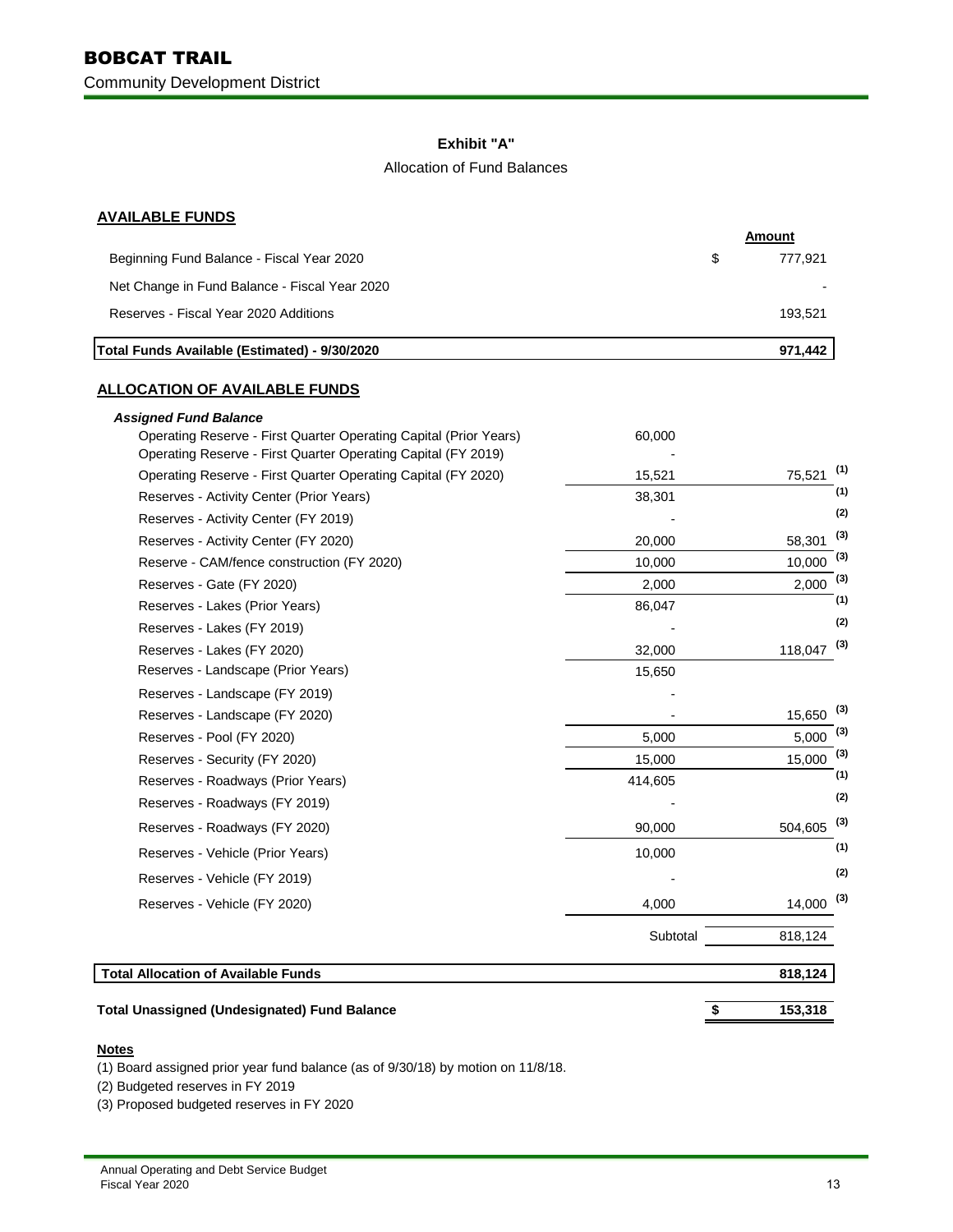# Bobcat Trail

**Community Development District**

**Debt Service Budgets Fiscal Year 2020**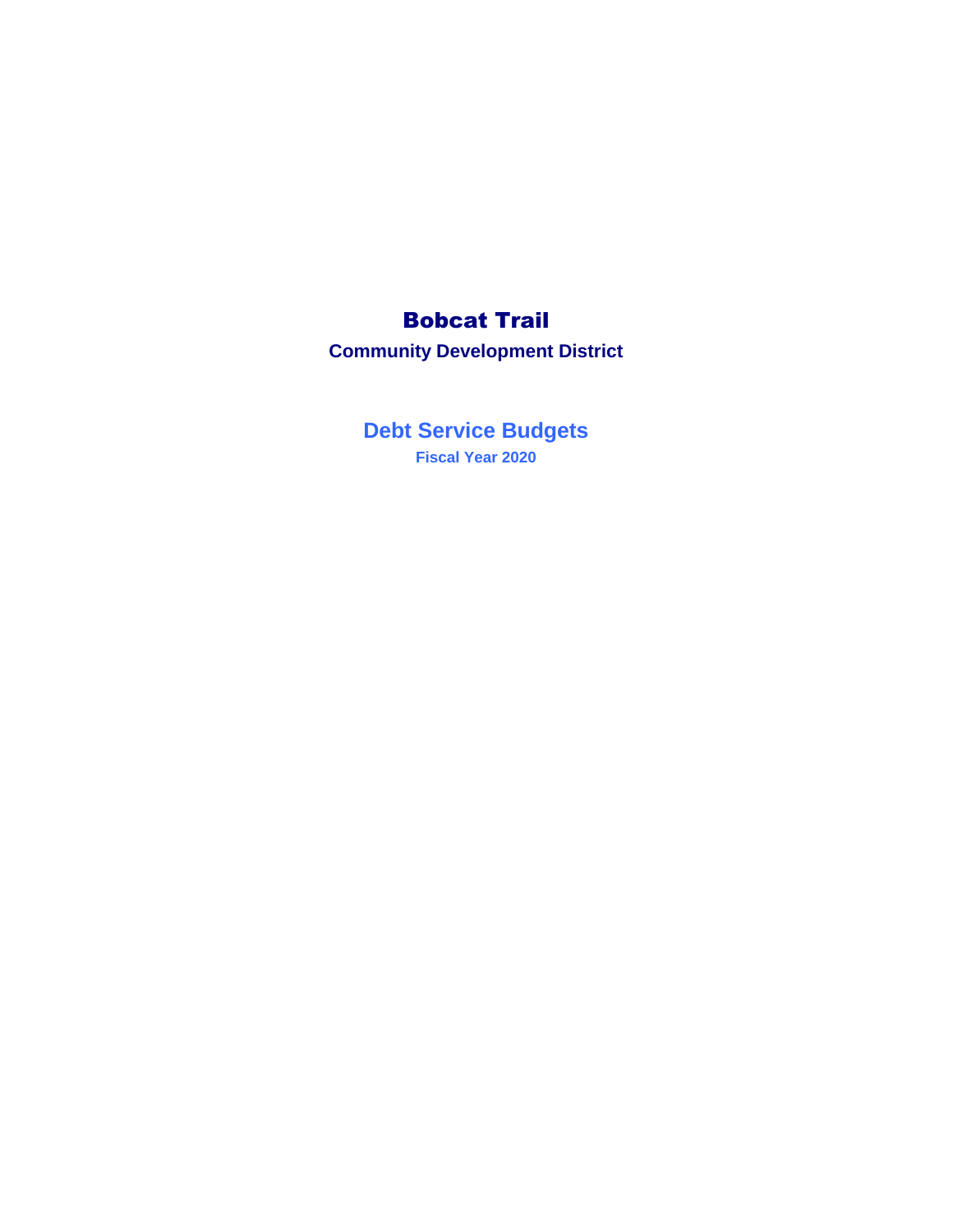|                                       |                          |                          | <b>ADOPTED</b>           | <b>ACTUAL</b>           | <b>PROJECTED</b>        | <b>TOTAL</b>                | <b>ANNUAL</b>            |
|---------------------------------------|--------------------------|--------------------------|--------------------------|-------------------------|-------------------------|-----------------------------|--------------------------|
| <b>ACCOUNT DESCRIPTION</b>            | <b>ACTUAL</b><br>FY 2017 | <b>ACTUAL</b><br>FY 2018 | <b>BUDGET</b><br>FY 2019 | <b>THRU</b><br>APR-2019 | MAY-<br><b>SEP-2019</b> | <b>PROJECTED</b><br>FY 2019 | <b>BUDGET</b><br>FY 2020 |
|                                       |                          |                          |                          |                         |                         |                             |                          |
| <b>REVENUES</b>                       |                          |                          |                          |                         |                         |                             |                          |
| Interest - Investments                | \$                       | \$<br>253                | \$                       | \$<br>219               | \$<br>156               | 375<br>\$                   | \$                       |
| Special Assmnts- Tax Collector        |                          | 243,934                  | 245,899                  | 228,605                 | 17,294                  | 245,899                     | 245,899                  |
| Special Assmnts- Discounts            |                          | (8, 307)                 | (9,836)                  | (7,641)                 |                         | (7,641)                     | (9,836)                  |
| <b>TOTAL REVENUES</b>                 | $\blacksquare$           | 235,880                  | 236,063                  | 221,183                 | 17,450                  | 238,633                     | 236,063                  |
| <b>EXPENDITURES</b>                   |                          |                          |                          |                         |                         |                             |                          |
| <b>Administrative</b>                 |                          |                          |                          |                         |                         |                             |                          |
| ProfServ-Trustee Fees                 |                          | 1,886                    | 3,450                    | 3,717                   |                         | 3,717                       | 3,450                    |
| Misc-Assessmnt Collection Cost        |                          | 3,534                    | 3,688                    | 3,310                   | 378                     | 3,688                       | 4,918                    |
| Cost of Issuance                      | 89,806                   | $\overline{a}$           |                          |                         |                         |                             | $\overline{a}$           |
| <b>Total Administrative</b>           | 89,806                   | 5,420                    | 7,138                    | 7,027                   | 378                     | 7,405                       | 8,368                    |
| <b>Debt Service</b>                   |                          |                          |                          |                         |                         |                             |                          |
| Principal Debt Retirement             |                          | 162,000                  | 172,000                  |                         | 172,000                 | 172,000                     | 174,000                  |
| Interest Expense                      |                          | 41,533                   | 60,375                   | 30,187                  | 30,187                  | 60,374                      | 55,455                   |
| <b>Total Debt Service</b>             |                          | 203,533                  | 232,375                  | 30,187                  | 202,187                 | 232,374                     | 229,455                  |
| <b>TOTAL EXPENDITURES</b>             | 89.806                   | 208,953                  | 239,513                  | 37,214                  | 202,565                 | 239,779                     | 237,823                  |
| Excess (deficiency) of revenues       |                          |                          |                          |                         |                         |                             |                          |
| Over (under) expenditures             | (89, 806)                | 26,927                   | (3, 450)                 | 183,969                 | (185, 115)              | (1, 146)                    | (1,760)                  |
| <b>OTHER FINANCING SOURCES (USES)</b> |                          |                          |                          |                         |                         |                             |                          |
| Interfund Transfer - In               | 283,030                  | 9                        |                          |                         |                         |                             |                          |
| Proceeds of Refunding Bonds           | 2,273,000                |                          |                          |                         |                         |                             |                          |
| <b>Operating Transfers-Out</b>        |                          | (1,000)                  |                          |                         |                         |                             |                          |
| Pymt to Escrow Acct-Refunding         | (2,420,341)              |                          |                          |                         |                         |                             |                          |
| Contribution to (Use of) Fund Balance |                          | ä,                       | (3, 450)                 |                         | ٠                       | $\blacksquare$              | (1,760)                  |
| <b>TOTAL OTHER SOURCES (USES)</b>     | 135,689                  | (991)                    | (3, 450)                 | $\overline{a}$          | $\overline{a}$          | $\blacksquare$              | (1,760)                  |
| Net change in fund balance            | 45,883                   | 25,936                   | (3, 450)                 | 183,969                 | (185, 115)              | (1, 146)                    | (1,760)                  |
| <b>FUND BALANCE, BEGINNING</b>        |                          | 45,883                   | 71,819                   | 71,819                  |                         | 71,819                      | 70,673                   |
| <b>FUND BALANCE, ENDING</b>           | \$<br>45,883             | 71,819<br>\$             | 68,369<br>\$             | \$<br>255,788           | \$<br>(185, 115)        | 70,673<br>-\$               | 68,913<br>\$             |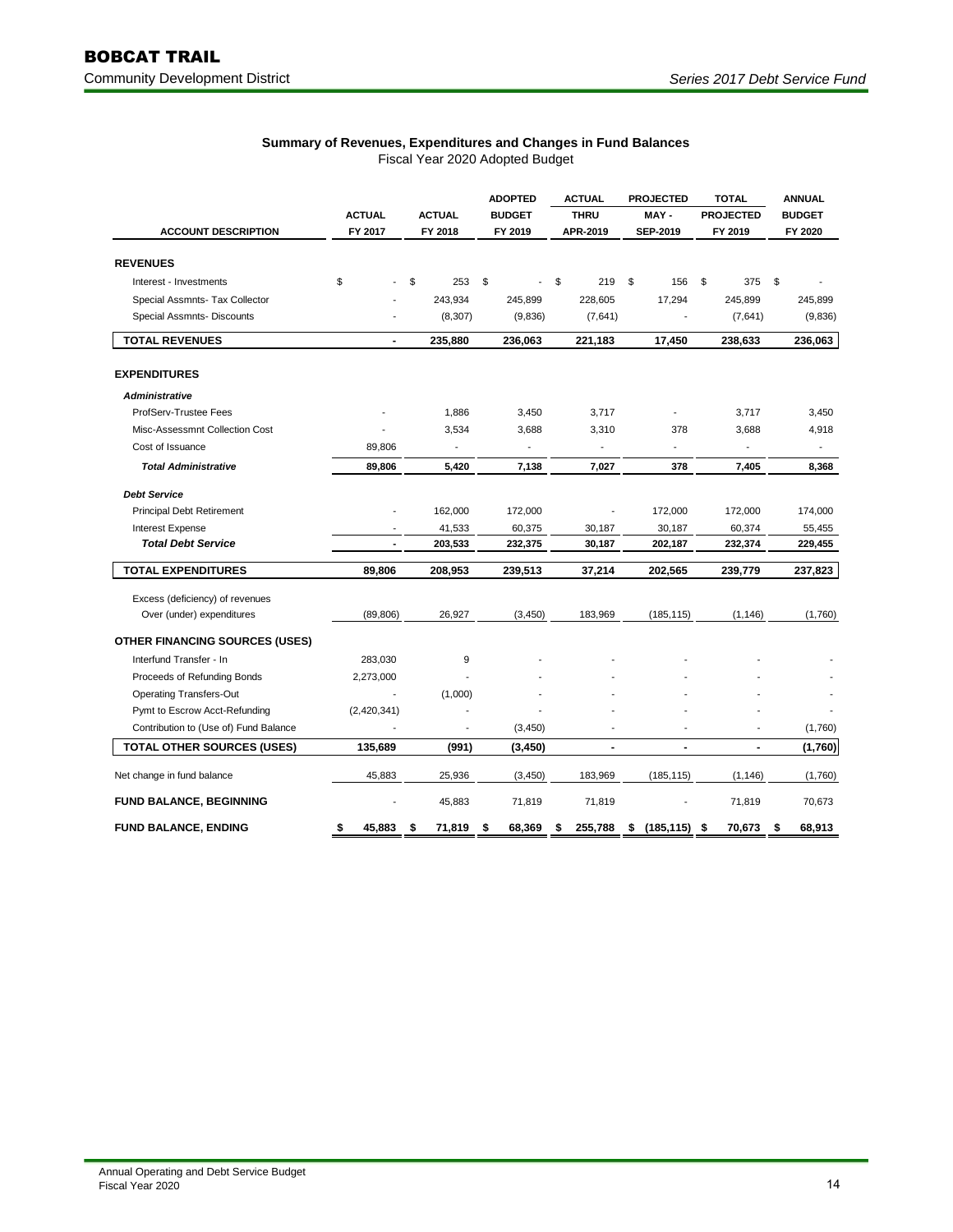## BOBCAT TRAIL Community Development District

|          |                  |                    | 2.86%           |                          |
|----------|------------------|--------------------|-----------------|--------------------------|
| Date     | <b>Principal</b> | <b>Prepayments</b> | <b>Interest</b> | <b>Principal Balance</b> |
|          |                  |                    |                 |                          |
| 11/01/19 | \$0              |                    | \$27,728        | \$1,939,000              |
| 05/01/20 | \$174,000        |                    | \$27,728        | \$1,765,000              |
| 11/01/20 | \$0              |                    | \$25,240        | \$1,765,000              |
| 05/01/21 | \$180,000        |                    | \$25,240        | \$1,585,000              |
| 11/01/21 | \$0              |                    | \$22,666        | \$1,585,000              |
| 05/01/22 | \$186,000        |                    | \$22,666        | \$1,399,000              |
| 11/01/22 | \$0              |                    | \$20,006        | \$1,399,000              |
| 05/01/23 | \$192,000        |                    | \$20,006        | \$1,207,000              |
| 11/01/23 | \$0              |                    | \$17,260        | \$1,207,000              |
| 05/01/24 | \$188,000        |                    | \$17,260        | \$1,019,000              |
| 11/01/24 | \$0              |                    | \$14,572        | \$1,019,000              |
| 05/01/25 | \$193,000        |                    | \$14,572        | \$826,000                |
| 11/01/25 | \$0              |                    | \$11,812        | \$826,000                |
| 05/01/26 | \$193,000        |                    | \$11,812        | \$633,000                |
| 11/01/26 | \$0              |                    | \$9,052         | \$633,000                |
| 05/01/27 | \$212,000        |                    | \$9,052         | \$421,000                |
| 11/01/27 | \$0              |                    | \$6,020         | \$421,000                |
| 05/01/28 | \$206,000        |                    | \$6,020         | \$215,000                |
| 11/01/28 | \$0              |                    | \$3,075         | \$215,000                |
| 05/01/29 | \$215,000        |                    | \$3,075         | \$0                      |
|          |                  |                    |                 |                          |
| Totals   | \$1,939,000      | \$0                | \$314,857       |                          |
|          |                  |                    |                 |                          |

## **Debt Amortization Series 2017 Capital Improvement Revenue Refunding Note**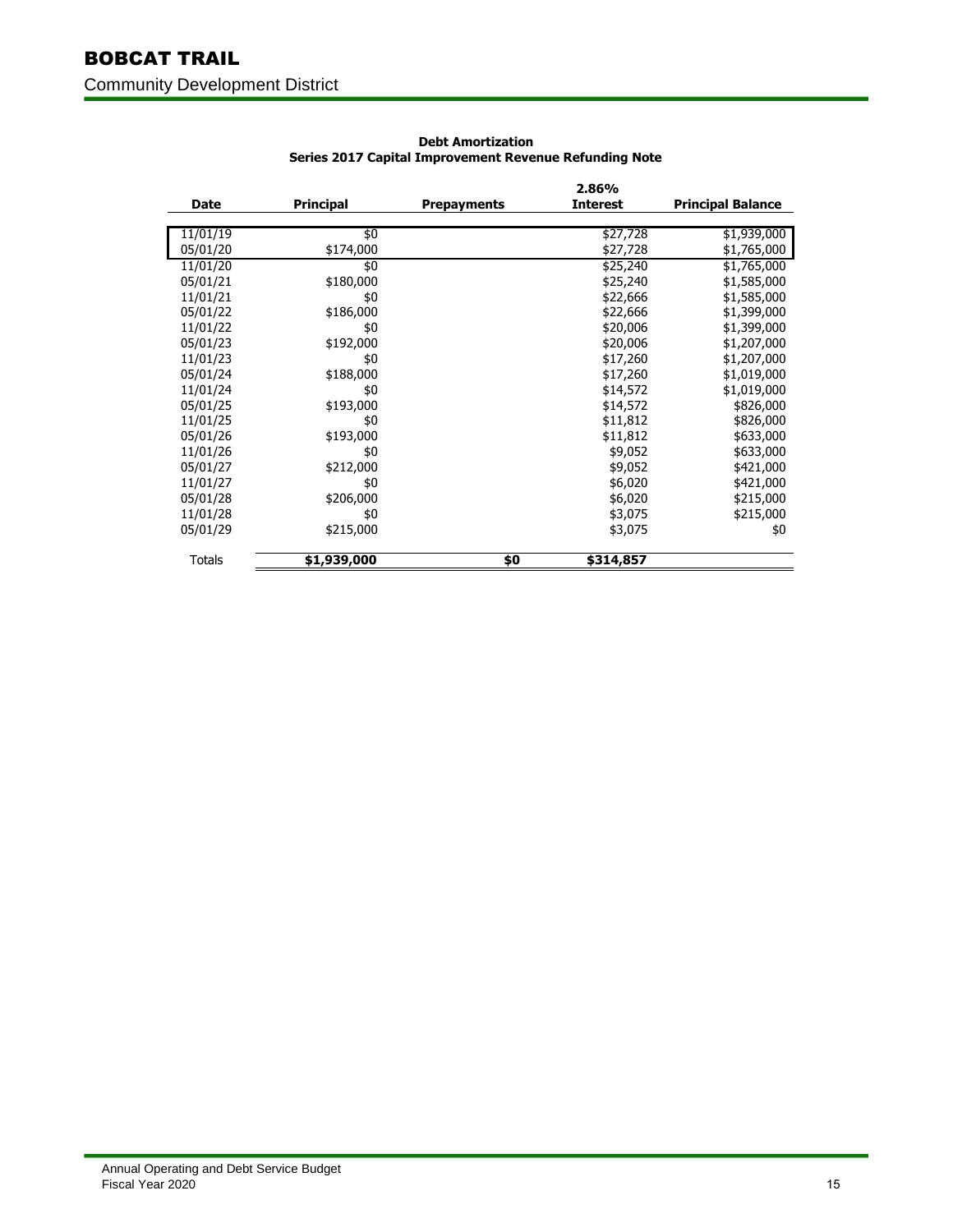Fiscal Year 2020

## **REVENUES**

## **Interest-Investments**

The District earns interest income on their trust accounts with US Bank.

## **Special Assessments-Tax Collector**

The District will levy a Non-Ad Valorem assessment on all the assessable property within the District to pay for the debt service expenditures during the Fiscal Year.

#### **Special Assessments-Discounts**

Per Section 197.162, Florida Statutes, discounts are allowed for early payment of assessments. The budgeted amount for the fiscal year is calculated at 4% of the anticipated Non-Ad Valorem assessments.

## **EXPENDITURES**

## **Administrative**

## **Professional Services-Dissemination Agent**

The District is required by the Securities and Exchange Commission to comply with Rule 15c2-12(b)-(5), which relates to additional reporting requirements for unrelated bond issues. The budgeted amount for the fiscal year is based on standard fees charged for this service.

#### **Professional Services-Trustee**

The District issued a series 1999 bond and series 2017 note with funds deposited with a Trustee to handle all trustee matters. The annual trustee fee is based on standard fees charged plus any out-of-pocket expenses.

#### **Miscellaneous-Assessment Collection Cost**

The District reimburses the Sarasota County Tax Collector for her or his necessary administrative costs. Per the Florida Statutes, administrative costs shall include, but not be limited to, those costs associated with personnel, forms, supplies, data processing, computer equipment, postage, and programming. The District also compensates the Tax Collector for the actual cost of collection or 1.5% on the amount of special assessments collected and remitted, whichever is greater. The budget for collection costs was based on a maximum of 1.5% of the anticipated assessment collections.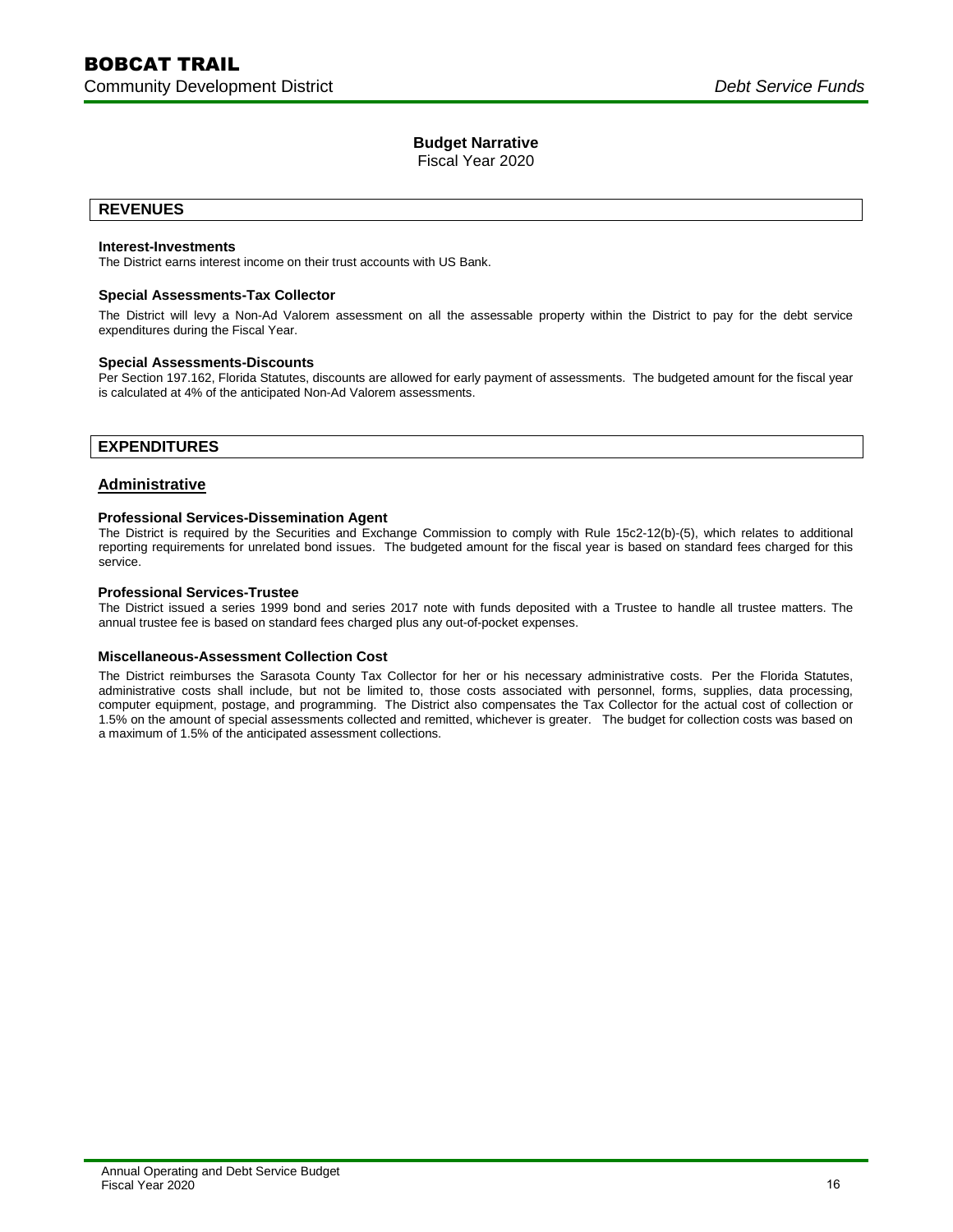# Bobcat Trail

**Community Development District**

**Supporting Budget Schedules Fiscal Year 2020**